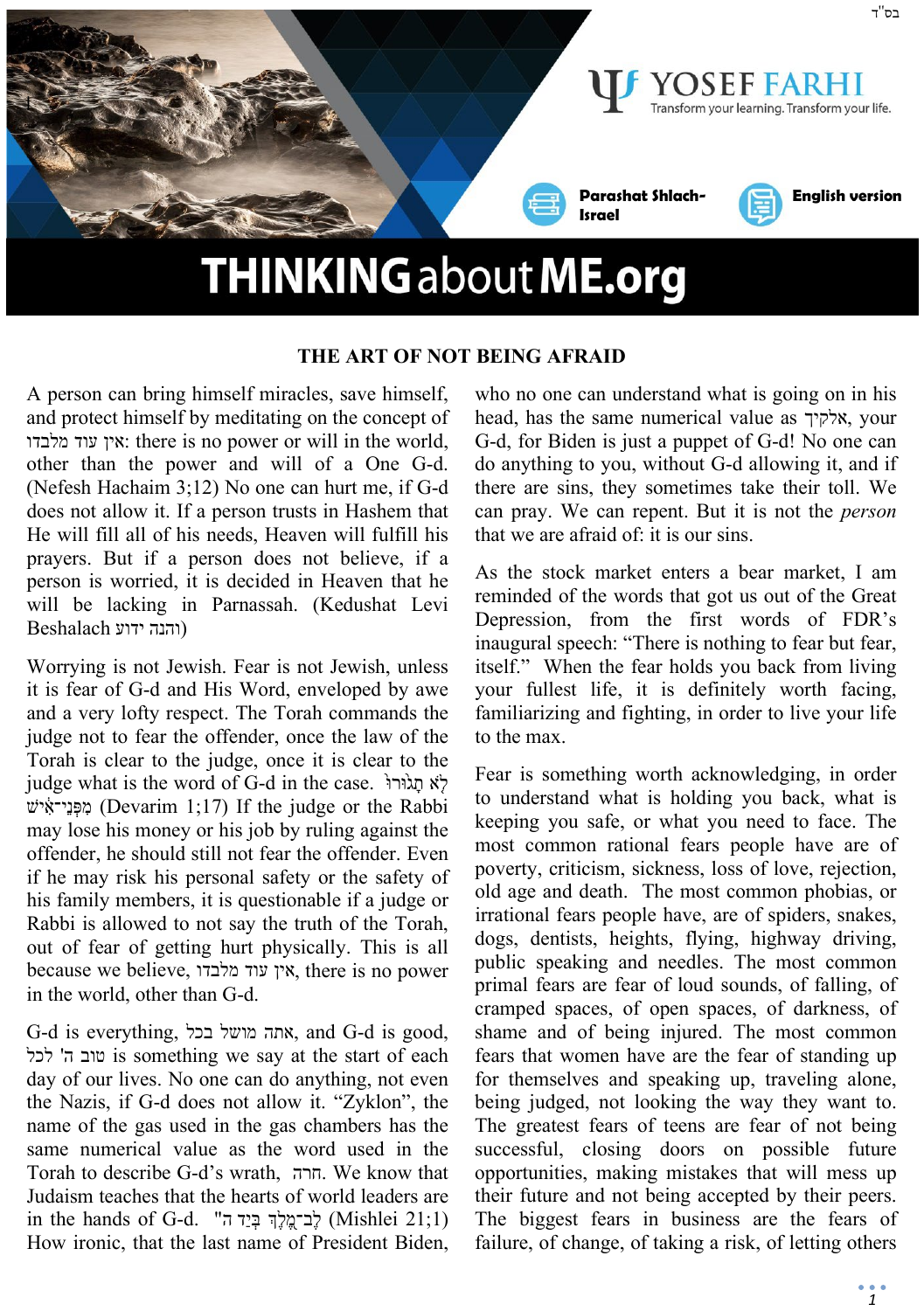down, not having proof of concept, not being able to balance everything. The common fears of the Torah Jew are wasting time, taking away hours from learning Torah, bad influences, immodest sights, social media, not properly filtered smart phones, not having nearby a good school for the kids, not having a minyan, kosher food, fear of dogs, fear of living life without accountability to G-d, saying the wrong blessing, speaking lashon hara and fear of the Final Judgement. The common fears of the not-so-religious Jews are fears of Rabbis and the ultra-religious, fear of fanaticism, fear of not being "normal" in the eyes of the nonreligious and of the non-Jewish, fear of assimilation and fear of missing out on the best of both worlds, Olam Hazeh and Olam Haba. It almost seems as if all human behavior is governed by fear. Some fears are legitimate, and some are not. People spend a lot of money to help them deal with their fears, and many times it is money well spent, although many times, it is not.

G-d won't make miracles, though, until you stop being afraid, until you calm down. Yehoshua sent the spies into Yericho to construct battle plans, even though the war was eventually won with G-d fighting, with clearly open Heavenly miracles, alone. Why? Because the Jews were afraid of the Cana'anim, and when there is fear, G-d does not make miracles. Only after the Jews heard from the spies that the Cana'anites were petrified of the Jewish people, Yehoshua knew that G-d would start performing miracles. This is why the Torah commands that the Jewish soldiers who were afraid of the war needed to be sent back home. Because fear spreads. And when there is fear, there is no place for miracles.

This is how Rabenu Bachye explains the words of Yehoshua and Kalev to the spies and to the frightened Jewish nation, before Yehoshua and Kalev were nearly stoned by the frightened people. אַרִ בִּיקֹוַקֿ אַל־תִּמְרֹדוּׂ וְאַתֵּ֫ם אַל־תֵּירְאוּ אֵת־עַם הָאָרֵץ כִּי לַחָמֲנוּ

הָם סֶר צִלָּם מֵעֲלִיהֶם וַיִּקְוֵק אָתָּנוּ אַל־תִּירָאֶם: (Bamidbar 14:9) *But in YKVK don't rebel, and you shall not fear the nation of the Land, for they are (easy to be consumed as) our bread. Their "shade" (their merit and protection) has been removed from upon them, and YKVK is with us; don't fear them.* Why is it considered that fearing the Cana'anites is rebelling G-d?!?

Sometimes, fear can be seen as so severe in Heaven that it is considered as if you are rebelling against G-d. Being that מלבדו עוד אין, there is nothing else in the world, other than G-d, when Gd gives a promise, worrying that He is not able to keep His promise, is rebelling against Him. When the spies claimed that the people in the Land were stronger, they were saying that the nations are stronger than G-d, Has Veshalom. As Rashi , חזק הוא ממנו - כביכול כלפי מעלה אמרו :comments which is definitely a rebellious thought. It is considered a rebellion, when G-d tells you what to do, or how to believe, or what is going to happen, and due to the circumstances, you doubt it. Your fear of giants, of scary people, of getting hurt, or of dying, can mean that you don't believe in G-d's sovereign rule of the world, and that is considered a rebellion.

And when we will no longer be afraid, we will be titled Tzaddik. Do you know where Yosef got the title of Yosef Hatzaddik from? *When the wife of Potiphar tried to seduce Yosef, she threatened him saying, I will throw you in jail. He said to her, השם אסורים מתיר. G-d releases the imprisoned. You can't lock me up, if G-d won't allow it. She then threatened, I will break your back! He responded כפופים זוקף השם. G-d uplifts those who are bent over. You can't break my back if G-d won't allow it. She then threatened, I will blind out your eyes! To which Yosef responded, עיוורים פוקח השם. G-d opens the eyes of the blind!!!* Because he was not afraid of his boss's wife's threats, he was called, Yosef Hatzaddik!! (Avot DR' Natan 16)

## **THE ART OF WEARING TZITZIT**

The Maggid from Dubno would tell the following story. A man walking in the forest noticed a small house that seemed vacant, but there was a voice of an old man, crying, inside. He hurried over to the

house to make sure that everyone was okay, but the front door, that had a mezuza on it, was locked. He knocked, but no answer. He banged hard on the door, as he could not ignore the sound. He moved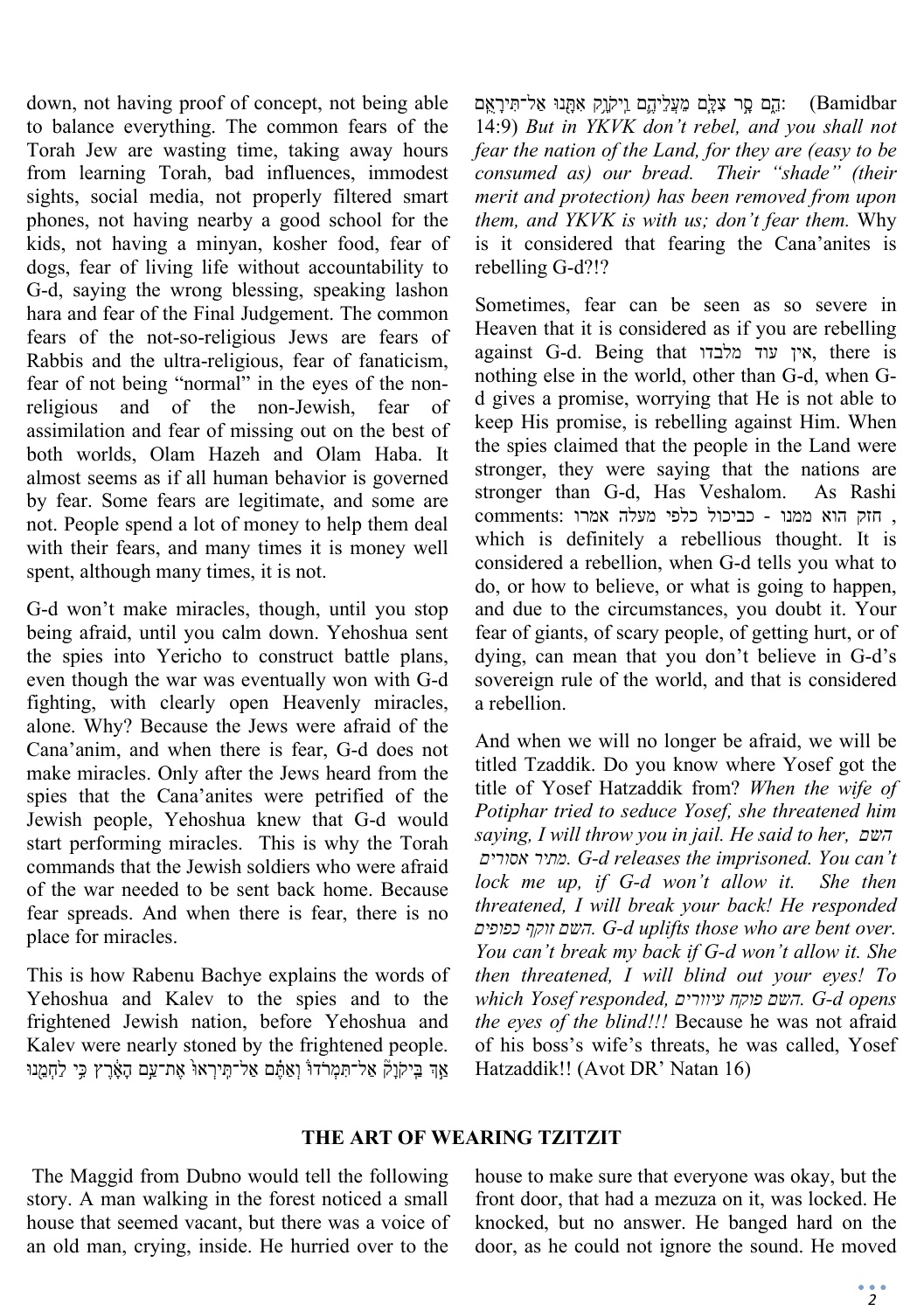over to the window, broke it open and climbed into the house, calling out, asking, if everyone was okay. But the cries just continued. This man continued to search throughout the small house, that seemed a bit messy, as if the owner had gone on some sort of trip. He followed the sound of the cries of that old man, all the way to the bedroom closet. He opened the closet,… and there was no one inside! There was just a Tallit, a crying Tallit!

He asked the Tallit, why are you crying? The Tallit said, "The owner went on a trip and took everything he needed: his passport, credit card, clothes and sunglasses. But he forgot me! He even came back a second time, because he forgot his cellphone charger, but he forgot me, again!" The man who came to help tried to console the Tallit, that it was not intentional, or other consolations. But nothing calmed the Tallit – until the Tallit said, "There is one thing that will console me! I know that there will be a trip, a long journey, on which my owner will not be able to take anything else he owns… just me. No phone, no credit card, no sunglasses, no clothing… just me. When he dies, when he goes to the next world, he will be buried with me, with his Tallit, and nothing else, because only one who wears Tzitzit can merit to see G-d. (Menachot 43b) And, up in Heaven, in the Heavenly court, they will ask me to testify, about my owner's adherence to the 613."

Tzitzit is numerical value of 600. There are 8 strings, and five knots, a total of 613. Every minute you wear Tzitzit, (wool for Sefardic), is equal to performing all the 613 mitzvoth. As Tzitzit is the reminder of the 613 that we are supposed to do for Him and is the rope that He throws to us, to grab onto and save us spiritually from the physical world we are drowning in.

The Tzitzit is given that name, after the word, הִנֵּה־זֶה עוֹמֵד<sup>ָּ</sup> אַחָר כַּתִלְנוּ מַשְׁגִ<sup>ּ</sup>יחַ מִן־הַחַלּנוֹת **מִצִיץ** ים ִֽכּ ַרֲח ַֽן־ה ִמ. Behold, *This one, he is standing behind our wall, watching from the window, peeking from the cracks.* ציצית, Tzizit, means "double peeking": G-d is peeking at us, watching over us, to see how much spiritually we infuse into our physical lives.

While we are also peeking out at G-d, connecting spiritual "strings" to our physical world and lives.

I remember, 24 years ago, at the onset of the summer between  $9<sup>th</sup>$  and  $10<sup>th</sup>$  grade, playing baseball, I swung the bat too far and I pulled my left leg out of the socket, something I never thought could happen. The doctor did not let me go to summer sleep-away camp that year, as I needed crutches; and, no running for a month and a half. At the end of the time off running, I was learning Mishna Brurah, that although there is no mitzvah to wear Tzizit at night, still, it should be worn for protection. I wondered what type of protection tzitzit can provide for me; after all, they are only strings!

That night, I walked down the poorly lit, no sidewalk, Washington Drive, from my house in Deal, N.J., towards the Deal Shul, to catch the 10 p.m. Arvit. It was a beautiful Deal summer night, and my leg was feeling better, and I started running, and it felt good. I heard a car coming from behind me, but I was sure that driver saw me. Suddenly, the car screeched to a stop right next to me! The window rolled down, and it was two of my older brother's friends, calling out to me: "Are you crazy?! We were going 60 miles an hour, right behind you into your back, and we could not see you at all; you are wearing a black jacket, black pants, black socks and shoes and a black yarmulke… Get in the car; we'll take you to shul!" I was frightened, and I asked them what they actually saw on me that caused them not to run me over: "As we got real close, we suddenly saw white strings, jumping up and down!" I usually keep my Tzitzit strings in my pants, but because I was running, they must have popped out, and served as reflectors!

Tzitzit is your protection from any danger, physical or spiritual. For this reason, one should not take off his Tallit until after Aleinu, so that the prosecuting angels can't interrupt any part of your prayer. And this is why, when a person is buried, or when a person sleeps, he wears Tzitzit that protect him from any prosecuting angels.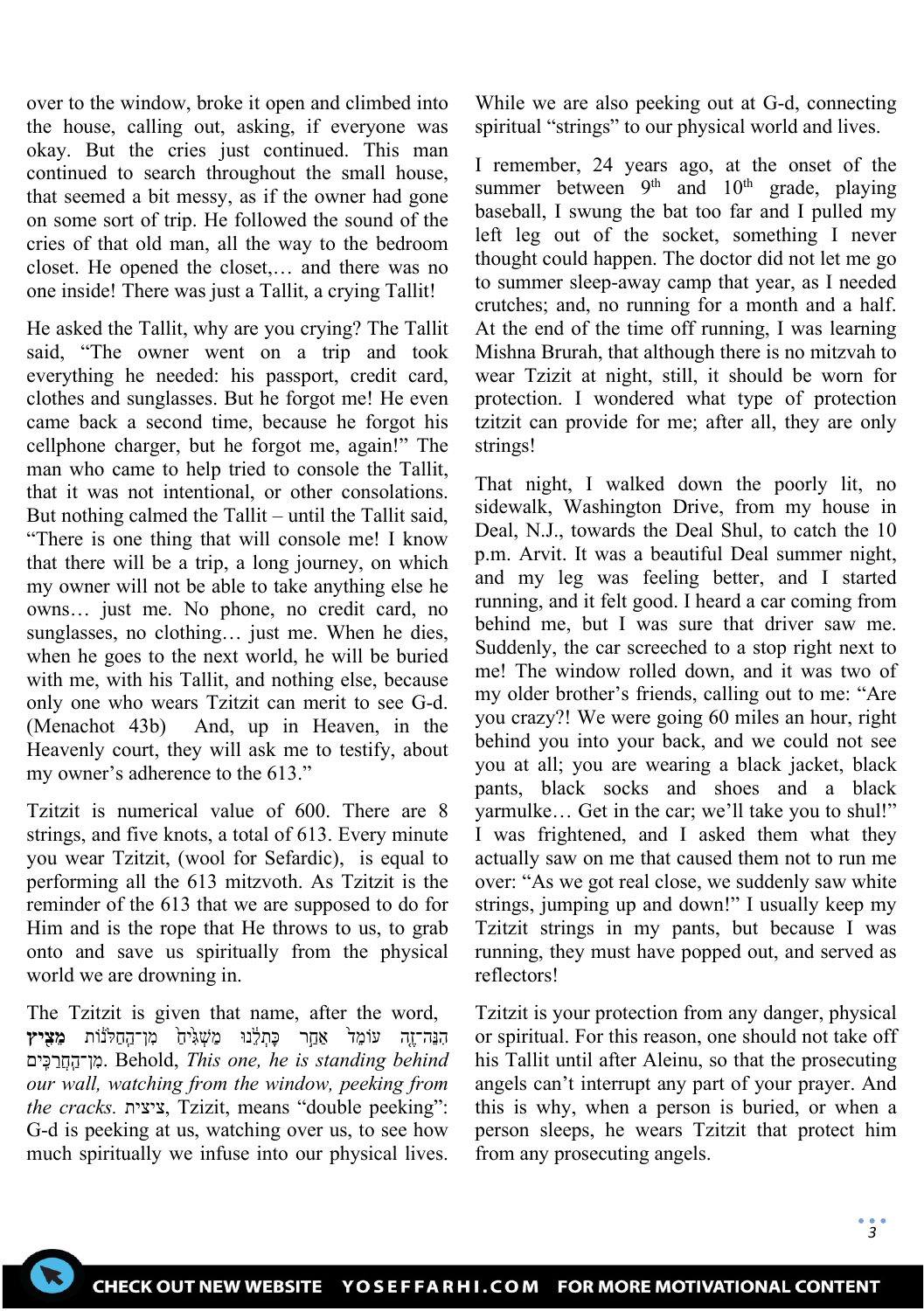A person is not supposed to show Tzizit strings in the Jewish cemetery, because it causes the dead people there to be jealous. They do not mind, they are not jealous, if you come with a fancy car, fancy clothes, or a fancy wife wearing fancy jewelry. That doesn't make them jealous, in the slightest. But tzitzit strings!!!! The jealousy is too strong for the dead to handle!

Its only here, in this 120-year trip, that you can connect with a spiritual connection to everything physical. It is only here that you can have a special, unique connection with G-d, where He will protect you, physically and spiritually, in the darkest of places.

The Torah commands us to wear blue Techelet strings when we have the Chilazon fish whose blood we use as the blue dye. Why? So that when we look at the blue string, it will remind us of the blue sea, the blue sky, and G-d's throne. But why do we need to look at a blue string at all? Why can't we just look at the blue sky and remind ourselves of G-d?

The answer is because what a person sees, the way a person perceives, is influenced by his passions and desires. וְלֹא־תָתווּרוּ אַחֲרֵי לְבַבְכֶם וְאַחֲרֵי עֵינֵיכֶם not stray after your hearts, and after your eyes. Why heart, and then eyes? Don't we interpret with

You always have two choices. You can live your life as if you were created for a purpose, for a mission. There is rhyme and reason to why you were created, and why you are here now. Or, you can live your life as if it is a random existence, as if your being born was no more than happenstance, void of meaning. An atheist does not have to answer why he was created or why he is here. Judaism is the belief that you had and have a Creator who conducts everything in your life. (First of the 13 Ikrim of the Rambam).

This is one of the biggest choices you can make in life, both in general and on a minute-to-minute basis. This decision will determine what type of Jew you will be, how motivated you will be, how

our hearts what we see with our eyes? The answer is, NO!!! We interpret what we see with our eyes, with how we feel with our hearts. The Techelet strings are to remind you about your Tachlit, your purpose, and when you focus on your purpose, you can ignore your passions. If you would just look at the sky, alone, you would not see the same sky as the one who is thinking about his life's purpose!

Tzizit has so many segulot, including having children, specifically boys, that keep mitzvot. וֹעֵשׁוּ for their , לְהֶם צִיצָת עַל־כַּנְפֵ<sup>ּ</sup>י בִגְדֵיהֵם ל**ְדֹרֹתֵם** *generations*. This is why the minhag is for the bride to buy her husband a Tallit for a present for the wedding, and when a girl is not finding her shidduch, there is a segula for her to buy a Tallit for her future husband.

When Mashiach comes, each Jew who was particular to wear Tzitzit will merit having 2,800 gentiles *who will beg* to be his slaves. (Shabbat 32b) What is a person going to do with so many slaves? I don't know. You can ask Eliyahu Hanavi soon. But one thing for sure, never feel embarrassed from the gentile, now, when you wear your tzitzit. Because, when you wear Tzitzit like a proud Jew, you are living for a purpose, G-d is watching over you, and protecting you, and one day, it will all become clear to the world.

## **MAN WITH A MISSION**

productive you will be, and whether or not, or how much, you will be rewarded in the World to Come. Seeing yourself as being on a mission to fulfill the purpose of your creation, or not, is the deciding factor whether or not you will be considered an עבד ה', a servant of G-d. (Rabenu Yonah Shaarei Teshuva 2;22)

Being a servant of G-d has many levels. The more aware you are of G-d in the present, past, and future, and the more you place your interests, emotions, passions, desires, ego secondary to your serving the Creator, the greater servant you are. The more you understand this, the more you will live with motivation to obey His Torah and commandments. You will be enthusiastic about

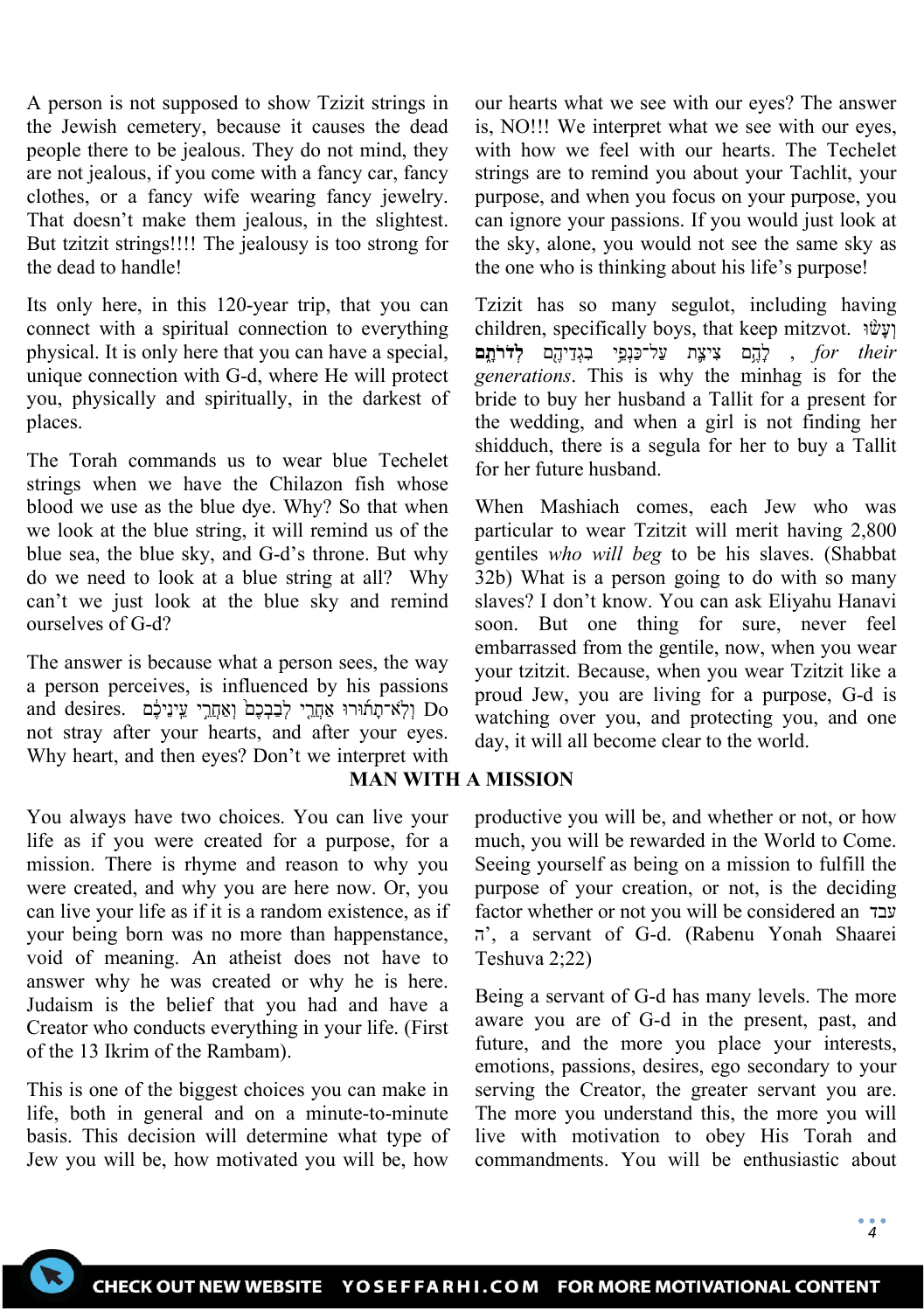serving your Creator. You will have a jump in your step to serve Him.

This is the main theme of the hero of our Parasha,  $\,$ Kalev Ben Yefuneh. וְעַבְדֵּי כַלְצְב עֵקֶב הֲיִתָּה רְוּחַ אַחֶּרָת עְמֹּ  *וַיְמַלֵּא* אַחֲרֵי *And My servant Kalev, because he had a different spirit with him, and he "filled after Me."* (Bamidbar 14) How did Kalev deserve having the Torah crown him with the greatest title in the world, "Servant of G-d"? A title reserved for the greatest men of our nation, like Moshe Rabbenu or David Hamelech?

Kalev endangered his life to visit the Maarat Hamachpela to report the good news to the Patriarchs and Matriarchs that their children are about to come back home. He prayed there to G-d that he will follow in their footsteps as G-d's servant, to be enveloped with the same אחרת רוח as his ancestors, to have their unique spirit. What is this other spirit? This is the spirit of our Patriarchs, that he went to pray to access, when he prayed at the Maarat Hamachpella in Hebron. The Patriarchs who stood in the face of adversity, who put their lives on the line for a greater purpose than themselves, had this different spirit. It was clear to them that the day will come when they will have to give an accounting to G-d if they fulfilled their duty or not. This explains the end of the passuk, literally, in the Hebrew, "*and he filled after Me."* What did he fill? He fulfilled his mission, the purpose he was destined to complete. (Ein Yaakov; R' Shimshon R' Hirsch)

This acknowledgment that he had a G-d to answer to is what gave Kalev the strength to stand up against the ten spies. This is what gave Kalev the power to put his life in danger like Hur, his son, who was murdered for standing up against the masses at the Sin of the Golden Calf. This nature is what gave Kalev's shadchan the idea to set him up with Miriam (a.k.a. Efrat). Miriam rebelled against her father, Amram's ruling, for men to separate from their wives under Pharoah's rule in Egypt, and Kalev rebelled against the spies' plot. (Vayikra Rabbah 1;3) It was not just that they were both rebellious. It was that they both understood the mission they were on in life and were willing to

stand up against their world, knowing that they would eventually have to report an accounting of their actions to G-d. This is why his name was Kalev Ben Yefuneh. Kalev is like the world Kelev, a dog. A dog is man's best friend because it gives attention and shows affection to its owner. Kel lev, all heart. Kalev dedicated his whole heart to doing his mission for his Creator. Ben Yefuneh, that he turned away from the Spies' plot.

It is not a coincidence that King David's royal lineage came from this relationship of Kalev and Miriam. (One of Kalev's granddaughters was King David's great grandmother. See Maharsha Sotah 11b) This is what empowered David to be an Eved Hashem, to stand in the face of adversity, his brothers, Goliath, Plishtim, to stand alone with G-d and face life's challenges, no matter what they are.

The first of the Rambam's Thirteen Principles of Faith is just this: G-d is "alive." **חי** אלקים יגדל He is running everything in our life. Everything that is happening in our everyday lives is G-d, setting up the stage for us to do what He expects of us. This will open up a new world in front of you, a life filled with constant mindfulness as it did so to the greatest men of our Nation. When King David was cursed by Shimi Ben Gera, he perceived it as a message from G-d. When R' Akiva saw water dripping onto a rock and slowly making a hole in it, he saw a message from G-d.

Avraham Fried has this incredible song about how it is not so simple to be a simple Jew. Pashut Anashim. *What does it mean to be a simple Jew? To be a nice guy, to smile, to accept with love all that happens to us. To be a giver, to be able to say that I have everything in life, even when it does not seem like it. To truly love everyone and try to make their day, even when it does not look like they love me. To not rush through life and never take anything personally, even if it hurts, because anyway it will all just pass. A life of being real, a life that does not need to draw attention.*

When becoming G-d's servant, we can merit to become the most exalted creature in the universe: the simple Jew. How? When you accept that it was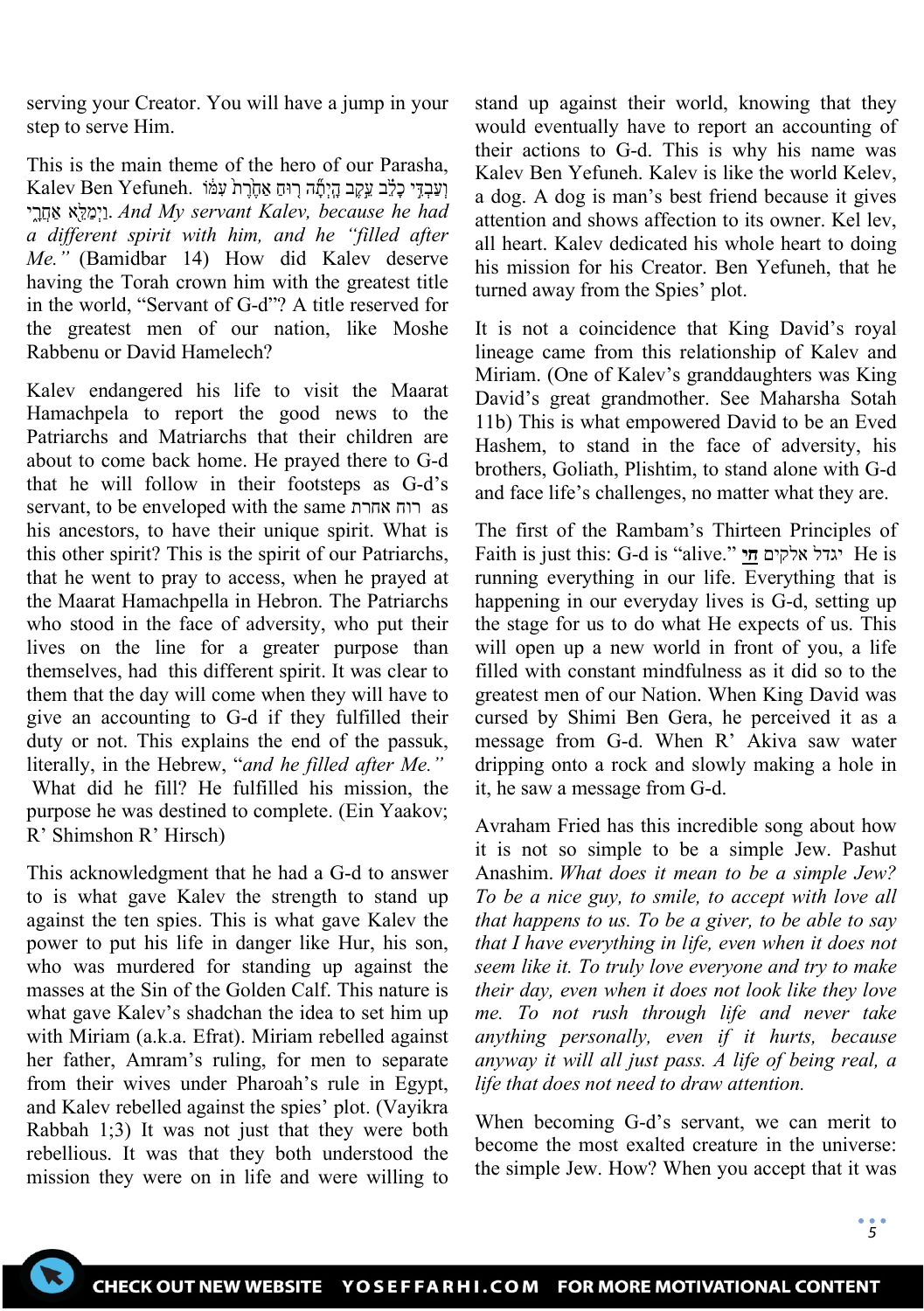and is G-d who set up everything in your life for you to be a man with a mission, your soul will sing the eternal song of the simple Jew, G-d's servant. And you will rejoice all day long, as in everything you do, you are serving Him. Just as the Torah promises that those who serve G-d, are full of happiness and have a heart packed with goodness. (Devarim 28;47)

Selfie Steps to being G-d's servant:

- 1. Prayer. (Zohar Vayikra 25,55) When you pray for health, financial serenity, wisdom, forgiveness…, you are displaying that only He is Boss. When you mention in your prayers how awesome He is, how He saved you from Egypt, how He constantly redeems you, you are displaying that all that you have is from His kindness, which makes you indebted to serve Him.
- 2. Live in Eretz Yisrael. Eretz Yisrael is called Eretz Canaan, even after the Canaanites left, because it is the land where people are נכנע, where people become subservient to G-d, and place spirituality before physicality and before materialism. (R' Dov Yaffeh zt" l)
- 3. Wear Tzitzit. This garment is meant to remind us that we are G-d's servants. (Or Hachaim)
- 4. Mezuzah on your door. Every time you kiss it, electrify yourself with your belief that He is in total control of everything that happens to you.
- 5. Tefillin. Every morning you wrap your arm in it, dedicate all your emotions to serving Him. And every time you crown yourself with the Tefillin Shel Rosh, dedicate all your thought to being subservient to Him.
- 6. Begin and end each day saying Adon Olam and the thirteen principles of faith of the Rambam.
- 7. Most of all, learn Torah that speaks to you. Gain access to a Rabbi who you believe is going to tell you what G-d is telling you.

## **THE MITZVAH TO BE YOURSELF**

.

At least twice a day, we recite the words וְלְאֹ־תַחוֹוּרוּ אַחֲרֵי לְבַבְכֶם<sup>{</sup> וְאֶחֲרֵי עֵינֵיכֶם אֲשֶׁר־אָתֲם זֹנֵים אָחֲרִיהֱם. *you shall not wander after your hearts and after your eyes, that you are straying after them.*

The Netziv brings to our attention a deeper meaning of this Passuk. Why does the Passuk use the word תתורו, which comes from the root word spying, looking for something new, or wandering? It would be more appropriate to say, אחרי תלכו ולא לבבכםAnd *don't go after your hearts*…?!?

Our Rabbis wanted to bury King Solomon's Kohelet, for it seemed to contradict the Torah, until they reconciled each apparently conflicting verse. (Vayikra Rabah 28a). Rabbi Yishmael asks if there may be a contradiction to these words of Shema, "not to wander after your heart," in the words of  $\rm{Kohelet},$  שְׁמֵח בַּחָוּר בְּיַלְדוּתֵ֫יִךְ ... וְהַלְּ $\rm{F}$  בְּדַרְכֵי

 ֔� ְבִּל*Rejoice lad, in your youth, and go in the way of your heart* (Kohelet 11). But Rabbi Yishmael reconciled the difference by focusing on the precision of the words. *Go* after your heart, but don't תתורו, or *wander* after your heart.

What is the difference between going after your heart or wandering after your heart? "Going after your heart" would mean following what you connect to, looking inward. ,תתורו wandering after your heart, would mean looking outward, at what רבי אומר איזהו דרך ישרה שיבור .doing is else everyone The לו האדם כל שהיא תפארת לעושיה ותפארת לו מן האדם most beautiful you is when you are following what you really connect to, something internal, or מן האדם) Harchev Davar/ Netziv). The Torah is telling us, in the words, תתורו לא, to be yourself. Be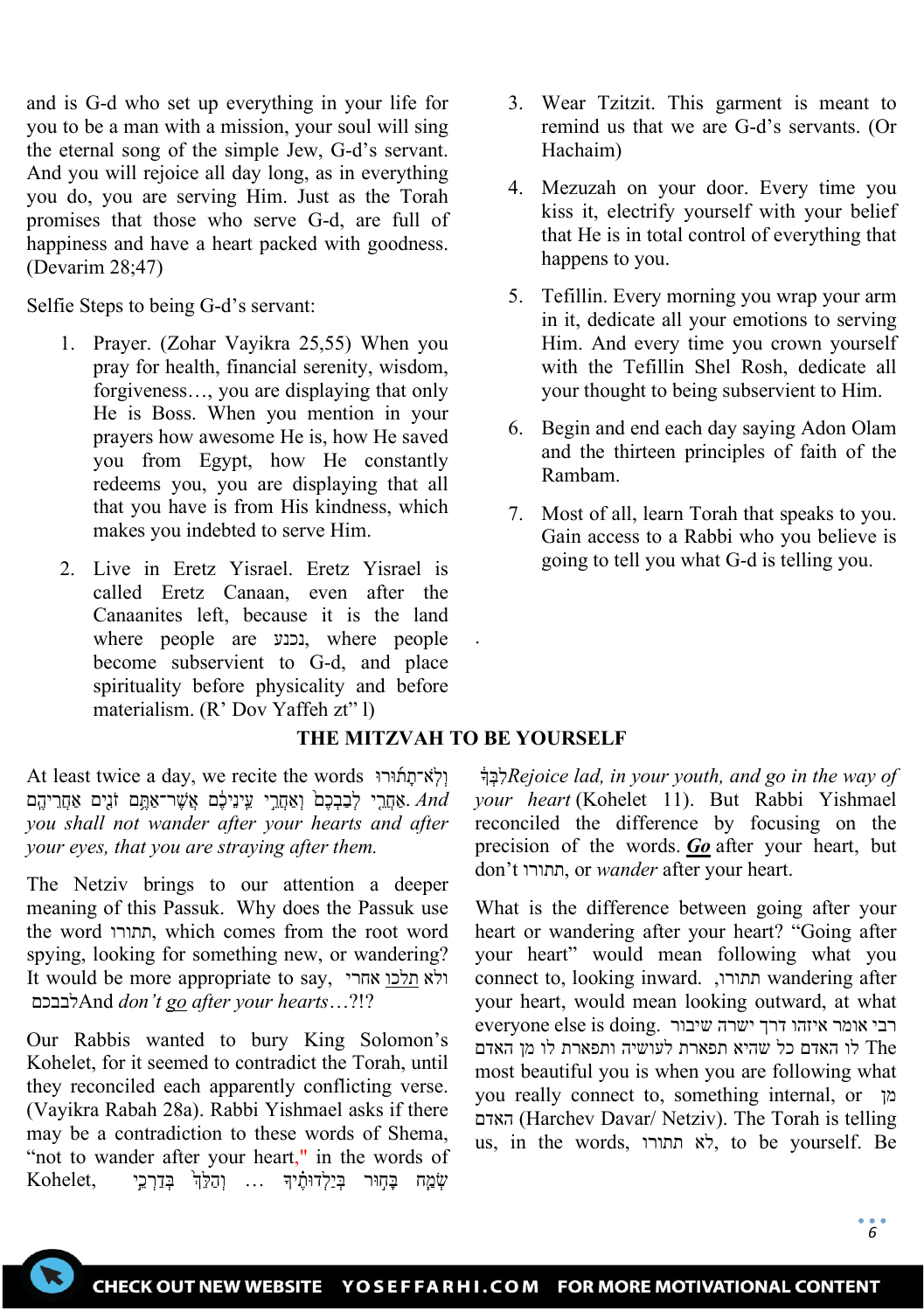original. Life is limited. Don't waste time trying to be someone else.

The Netziv expounds on why this concept of being yourself is mentioned next to the laws of Tzitzit. Tzitzit strings are meant to remind us of the 613 mitzvot, and each person has a mitzvah that he connects to. The Talmud brings a list of Rabbis, where each Rabbi mentioned that his Olam Haba would come from a specific Mitzvah that he connected to and took very seriously. Tzitzit, Shabbat, etc. (Shabbat 118b) The Ritva writes that each Talmid Chacham should choose one Mitzvah to observe with extra-special care. Even one Mitzvah that you do whole heartedly can be your winning ticket to Olam Haba (Sefer Charedim Perek Chivat EY; Rambam end of Mishnayot Makkot).

In learning, as well, connecting is extremely important. Rav said, אין אדם לומד תורה אלא ממקום חפץ ו שליב*A person learns only what his heart desires, as we see in the Passuk* חפצו' ה בתורת אם כי . (Avodah Zarah 19a) One of the greatest causes for people to leave learning, to lose its sweetness, is that for too long, they learned only the parts of Torah that they did not connect to. This is because they never looked inward at what speaks to them, but only outward, to what everyone else was learning.

Let us take this to a drone's eye view. There are three areas in religion. White. Black. And Grey. White is the area of the things that you are commanded to do. Black is the area of things that you are commanded not to do. They are both חובה, mandatory. The grey area, the area of רשות, optional, is the area where all of our spiritual dilemmas are found. Black and white are so easy. Open up the Torah, and there it is. But the grey area is just not clear. How long to pray? How long to learn? How much *Hishtadlut* and how much *Emunah*? How much time to spend on any specific Mitzvah? How much *Chessed* should I do, for whom and in which way? What is the right balance, in so many areas of life? How far beyond the letter of the law should I take my Torah observance? What should I focus on in my learning? *Halacha? Aggadah/Mussar*/Character refinement?

Most people solve grey questions by looking around and seeing what other people are doing. But this is a huge mistake. The Chassid Yaavatz says something that can blow your mind. The hardest question for the Faithful Jew to answer is *Tzaddik v'ra lo, rasha v'tov lo* – "Why do good things happen to bad people, and why do bad things happen to good people?" There are many answers to this question; each one has its time and place. But the Chassid Yaavatz says that the answer, most of the time, is that a person is judged according to what he *could* do. You can have a Tzaddik who is suffering, because he can do much more than he is doing. And you can have a Rasha who is rewarded greatly, because, for who he is, that is all he can do!!!(See באמת לעבדך R Dov Yaffeh zt''l, page (שלה

 us teaching is הלך אחר לבך and לא תתורו אחרי לבבכם the biggest lesson in life. Go inward, go toward your C3. Focus on what *you Connect* to. Gauge yourself by what *you Can* do. And invest in your unique *Character* strengths, something we learn from Navot.

Navot HaYizraeli had a beautiful vineyard next to King Achab's palace. King Achab coveted Navot's vineyard and asked Navot if he could buy it for a heavy price, or he would barter it for a much better vineyard, somewhere else. But Navot refused, saying that this vineyard was a family inheritance and he did not want to part with something that was so dear to his family, no matter the price. King Achab came home very upset, and his wife, Queen Izebel, asked what was wrong. He answered her, telling her how Navot had turned down his offer. Izebel then framed Navot, saying that he cursed King Achab and the Name of G-d. She hired false witnesses, had Navot killed, and took his vineyard for her husband. (Melachim 2;21 א)

Our Rabbis ask, why was Navot HaYizraeli punished in this way? *Because he had a beautiful voice. He would go up to the Beit Hamikdash for the Holidays and sing in G-d's honor. This had*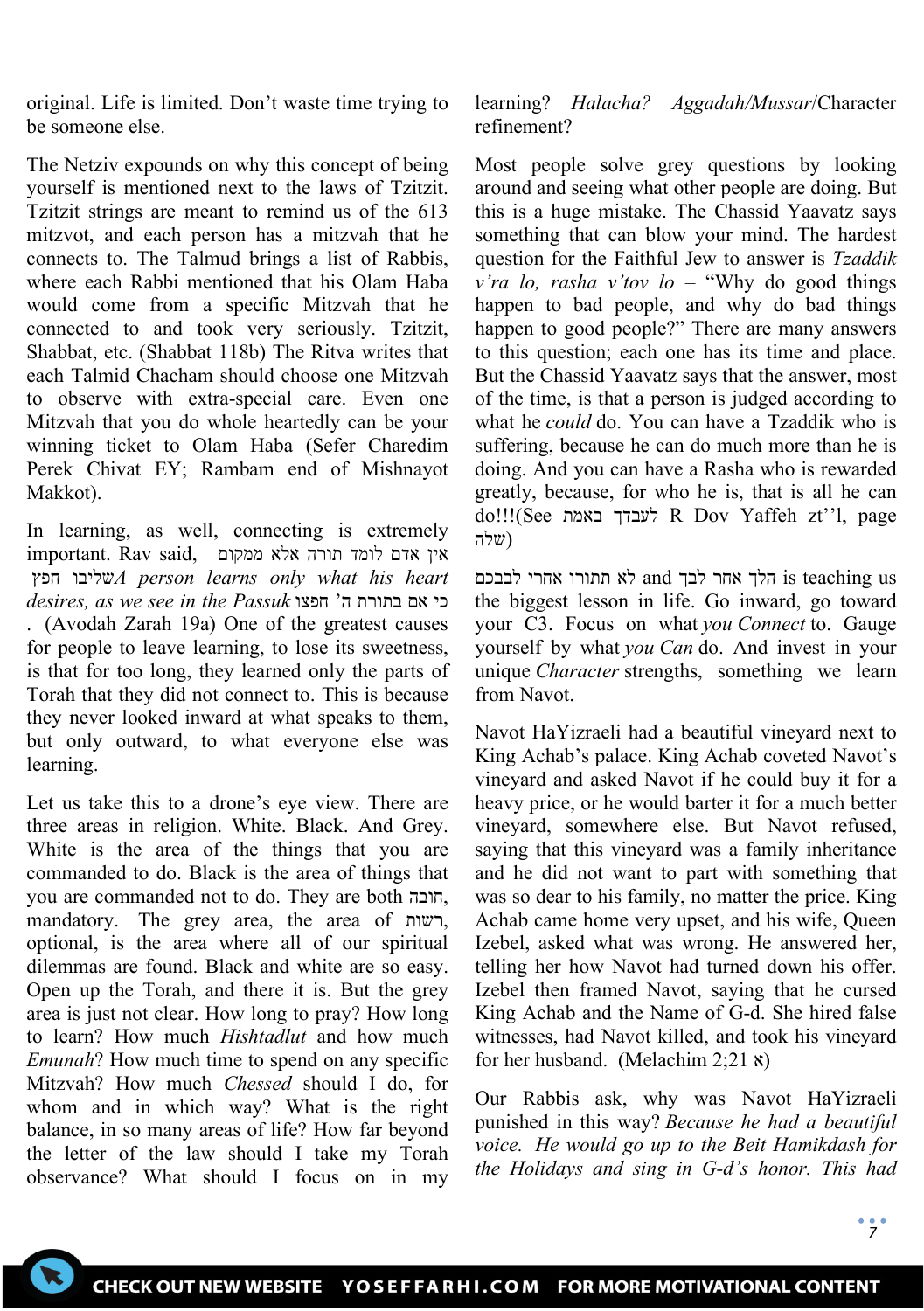*become such an attraction that many people made the pilgrimage, just in his merit. One year, though, Navot stayed home, out of fear that while he was gone, someone would loot his vineyard. His punishment was death, and that his field be taken from him*

Why was Navot punished so severely for not singing in the Beit Hamikdash? Shlomo Hamelech taught *וּבֵּ* אֶת־יְקֹוָק מֵהוֹנֵךְ taught *iushem הַבֵּר אֵת־יָק*וֹ *wealth.* (Mishlei 3;9) What does that mean to honor Hashem "from your wealth?" Our Rabbis learn, אל מחינך אלא מהונך תקרי, *Don't read this passuk to mean to honor Hashem with your money. Learn it to mean that you are to honor G-d with what He graced you with*(See Rashi ibid.)*.* If He has given you a pleasant voice, honor Him with that (see Pesikta Rabti 25; see Kaf HaChaim 54).

The story of the Spies is one of the greatest mysteries of the Torah. The punishment resulting from their report was of the harshest possible, with ramifications felt until the present day. Instead of being allowed to enter the Land of Canaan immediately, Bnei Yisrael had to remain for forty years in the desert, where a whole nation of people from the age 20 died. Tisha B'av, the night when the Jews wept over the Spies' report, was destined to be the night of future crying over the destruction of the two Temples. We still cry over this story of the Spies once a year.

We can conclude that what the Spies did must have been a very grave sin. We know, on the other hand, that the Spies were great and pious men who were handpicked by G-d and Moshe. They were *Nessiim*, leaders of the people. We may, and should, ask ourselves: what brought these men to fall to such a low level, actually speaking *lashon hara* about the Land? How could men of such stature be guilty of heresy, saying that even G-d cannot fight such strong nations?

The Targum Zohar (3;58) writes that they took counsel and plotted with one another, "If we enter the Land of Israel, we will be asked to resign as

This sheds light on understanding our *tafkid*, our unique mission in this world, our calling. Focusing on others' strengths leaves us feeling weak. Focusing on our own strengths makes us strong. One of the greatest regrets in life is realizing that you lived a life that others wanted you to be, rather than being yourself. And one of the greatest joys in life is the joy of celebrating your uniqueness, the original and authentic you. . .דְּוּרְ בִילְדוּתִיּךְ Rabbis teach that the saving grace for Kohelet is how King Solomon ends the statement. וֹדָּע כֵּי עַל־כַּל־אֵלֶּה יְבֵיאֵךָ הַאֱלֹהֶים בַּמִּשְׁפָּט Know that whatever you do in life, you will have to answer up to Heaven - that you did your best, and you used Gd's gifts to serve Him (Vayikra Rabba 28a).

Never forget these words of King Solomon. You were born an original. Don't die a copy.

### **GLASSES OF ANXIETY**

*Nesiim*. Only in the desert did we merit to being *Nesiim* and leading the people. But in Israel, Moshe will assign others to take our position." So, they tried to get everyone to go back to Egypt.

This leaves us with some more questions. Why did it even occur to them that they would be voted out of office? And even more so, how could such great and pious leaders make such statements, expressing disbelief in G-d, because of their egotistical desire to stay in their prestigious position of power?

Our Rabbis teach us (Sanhedrin 104b), *"They put the Hebrew letter פ) here refers to פה- mouth) before the letter ע) here refers to עין – eyes) and said what they did not see.*" Why does the Talmud tell us that the Spies "said what they did not see?" Didn't they say what they saw? The answer is because they said what *they* saw. The Spies, and the People, were full of anxiety and worries. They had just recently heard prophecy from Eldad and Meidad - that *Moshe will die and Yehoshua will bring the Jews into the land*. Eldad and Medad's prophesy was not questioned by Moshe. Everyone felt that *something* was going to happen. Either there would be a new leader, or Moshe might begin to behave differently. For the *Nesiim*, this meant a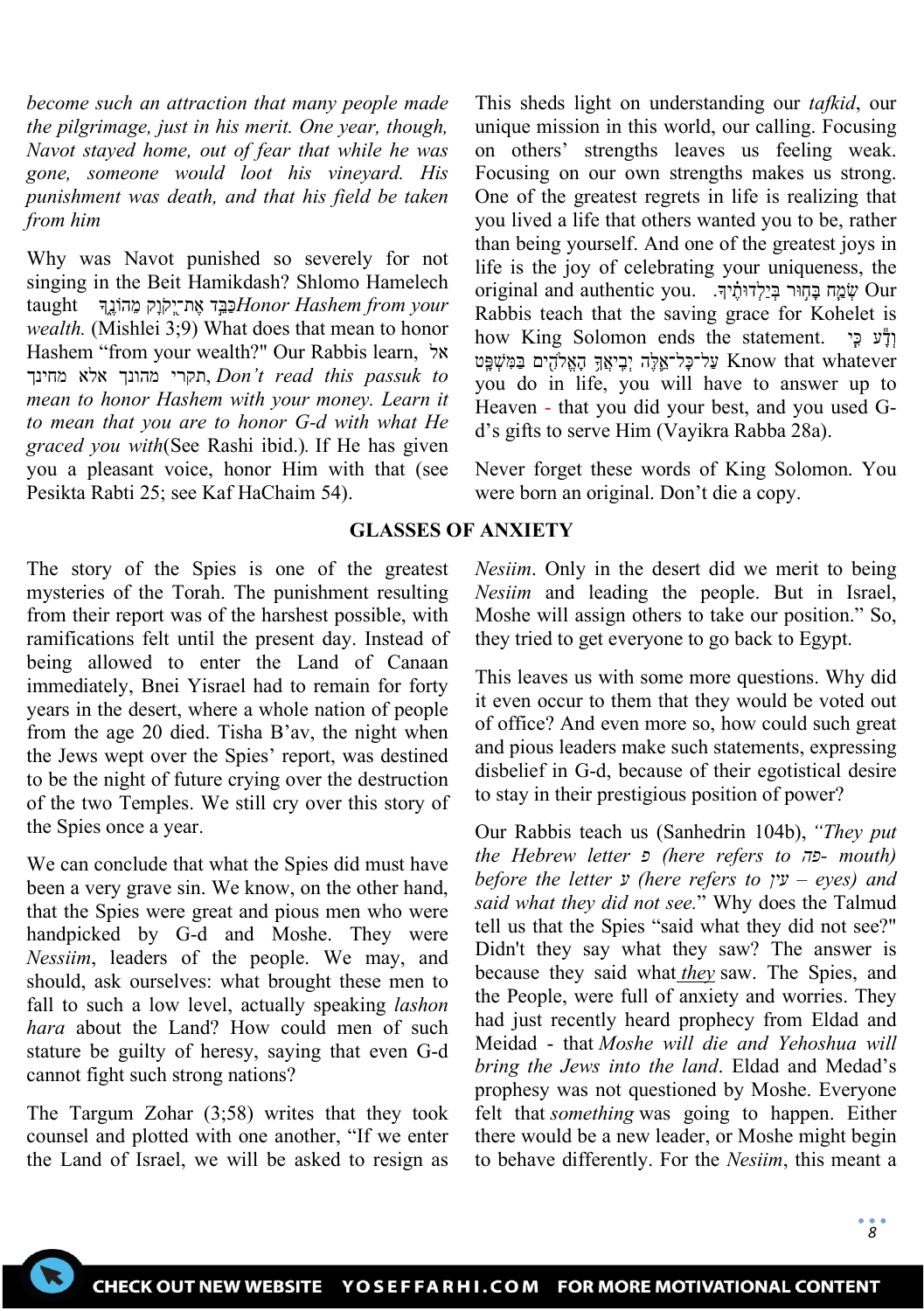new person in power and implied that they could be voted out, that there might be a new way of leading the people. This anxiety was connected to the Jews' coming into the Land of Israel. As long as they were in the desert, Moshe would stay and so would the status quo.

As anxiety is an emotion, it does not usually let a person see things rationally. He perceives things as he *thinks* they are, without going beneath the surface of appearances. The Spies perceived reality through their eyes of anxiety. More often than not, interpretation of what people see and the "color" of how things look - are very connected to the tint of their anxiety glasses.

Rabbi Abraham J. Twersky informs us, in "Life's Too Short!" that *Anxiety is very similar to fear. However, in fear, there is a threatening situation. In anxiety, there are no apparent threats. In anxiety, there may only be an unconscious threat, a fear of something without being aware of what it is. The person feels haunted, as if he has a premonition that something terrible is going to happen… Not knowing what it is, he or she has no way of controlling or avoiding it.*

Rabbi Twersky offers a powerful way of overcoming anxiety. It is through addressing the root of the problem: a low self-esteem. If a person looks at himself as a midget, physically, emotionally or mentally, then anything and everything can be a threat. *I will never be able to overcome this*, is the thought behind the emotion of anxiety. Strengthening belief in G-d should bring one to believing in one's self and being confident that, with G-d's help, he will be able to overcome whatever brought about the anxiety. Then, anxiety just disappears. (See Messilat Yesharim ch. 20)

We can now take a second look at the Spies' report and realize that it was what they saw from their anxiety glasses. The Spies were worried about retaining their position, believing that *they were not going to be worthy of retaining their position as Nessim*; in other words, they did not believe in themselves – a cause for anxiety. Their fears colored their perspective – twisted reality to suit their own agenda. Therefore, they saw the Land as being in such a situation that *G-d would not be strong enough to take the 7 Nations out*. And, that *the Jewish People were midgets* compared to the great giants of Canaan. That is what *they* saw, an exact reflection of their own anxiety. Being that anxiety is an emotion, it spreads from person to person like wildfire. Their projected anxiety touched the Jews until, that night, the "whole nation cried in their tents."

After learning what anxiety is, we can realize how many people suffer from it, without even knowing *what* they are suffering from. This means that there are things in life which cause us anxiety that we think are very real. But in essence, they are only like a mirage in the desert. An anxiety mirage. These "non-realities" exist only in the mind, until they vanish into thin air when you get too close. When you talk them out, while bringing G-d into the picture and put things in a rational perspective, they just do not exist.

Generally, in life, the worst thing one can do is to think that what he sees at the surface is what is really there. This is the lesson of the *tzitzit* at the end of the *parasha*. I always wondered what it is doing here in the Torah, right next to the Spies. *When you see them (tzitzit strings) you shall remember all the Mitzvot of G-d and not stray after your hearts and eyes after which you are straying.* And, by looking at the blue strings of *tchelet* on the *tzitzit,* which remind us of the blue sky, we are able to remind ourselves of the Throne of Glory. Someone once asked R. E. Dessler how it is that by merely looking at the strings of the *tzizit*, one can think of the Throne of Glory and remember all of the 613 Mitzot of the Torah?

R. Dessler answered him – *It does not bother you – the Halacha that forbids one to pray facing the colored clothes of a woman, hanging out to dry, because one might come to have improper thoughts during prayer. How could one start thinking improper thoughts just by looking at a colored dress? The answer is that if that is the direction of a person's thoughts, those are the thoughts that will enter his mind, for that is what he sees. If one*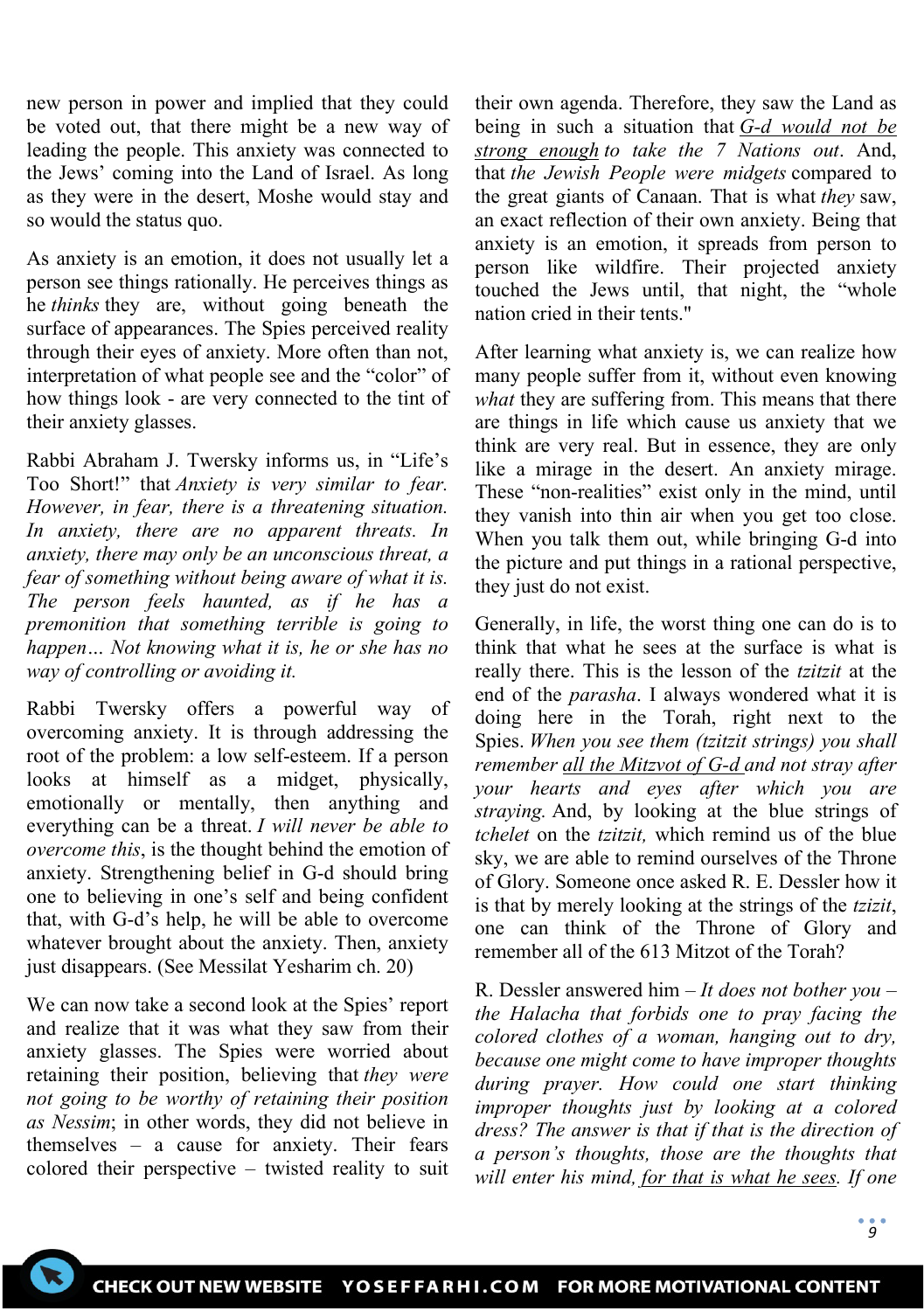*is looking at tzitzit and he is concentrating on spiritual growth, he will see 613 mitzvot and the Throne of Glory, even in just a few white and blue strings*.

The *tzitzit* are teaching us how to see things. Not how they look on the *surface*. Not how things look to *us*. But to see how they look when focusing on their deeper meaning- deeper than how eyes of anxiety see things.

#### **SELF ESTEEM OF A GRASSHOPPER**

ונהי בעינינו כחגבים וכן היינו בעיניהם (יג, לג) "We were like grasshoppers in our own eyes, and that is how we were perceived by the Canaanites as well"

This is how the spies sent by Moshe described their encounter with the Canaanites while on their mission in the Land of Israel. When we read this description, though, we wonder how the spies could possibly have known how the enormous Canaanites perceived them. Indeed, Rashi asks this question, and explains that the spies also reported that they heard the Canaanites saying to one another: *There are ants in the vineyards that look like humans*.

Still, the spies' description remains puzzling: Even if the spies intended to relate to the Jewish People their relatively diminutive appearance, why did they mention how they perceived themselves? Furthermore, we need to understand the change in terminology: The spies quote the gigantic Canaanites as calling them ants. Yet, they report that they perceived themselves – and were perceived by the Canaanites – as grasshoppers. How can we understand this switch?

The answers to these questions throw light on an important concept. The Canaanite perception of the Jewish spies as ants was the direct outcome of the spies' self-perception as grasshoppers. When we perceive ourselves as being incapable or inept, this invites others to belittle us further. This was the spies' gravest sin. They viewed themselves as being in a pitiable state, and infected the rest of the Jewish People with this self-image as well. Indeed, the Baal HaTurim comments that the reason the Jews suffered the Destruction of the Temple and are still in exile is the assessment the Jew makes of himself as being small in the eyes of the nations.

It is not surprising, then, that at the very end of the horrible curses of Parashat Ki Tavo – sequenced according to severity – we find the following: the Jews will be put up for sale as slaves to the gentile nations, but no-one will want to buy them (28:68). No further curses or punishments are mentioned, as if to say: this is the lowest level to which the Jewish nation can fall. This is the direct result of their perceiving themselves as worthless.

And this concept applies to each and every one of us. If we believe that we have no worth – that is all the worth we ultimately have.

### **THE PREDICTABLY IRRATIONAL F.O.M.O.**

The spies were great men. How did they make such a grave mistake?

The Targum Zohar 3; 158 says that all of the spies were men of stature and high position. But they decided upon this evil plan of speaking negatively about the Land. Why? Because they said to themselves, "If the Jews enter the Land, we will lose the positions that we had in the desert, and Moshe will appoint new people to fill our posts." And because of their evil plot, they died, and all those who accepted their report perished.

How could it be that such great men would plan to go against the Divine Plan of bringing the Jewish People into the Land of Israel? How could this irrational thought enter their minds? Didn't they realize that the plan of going against G-d's plan

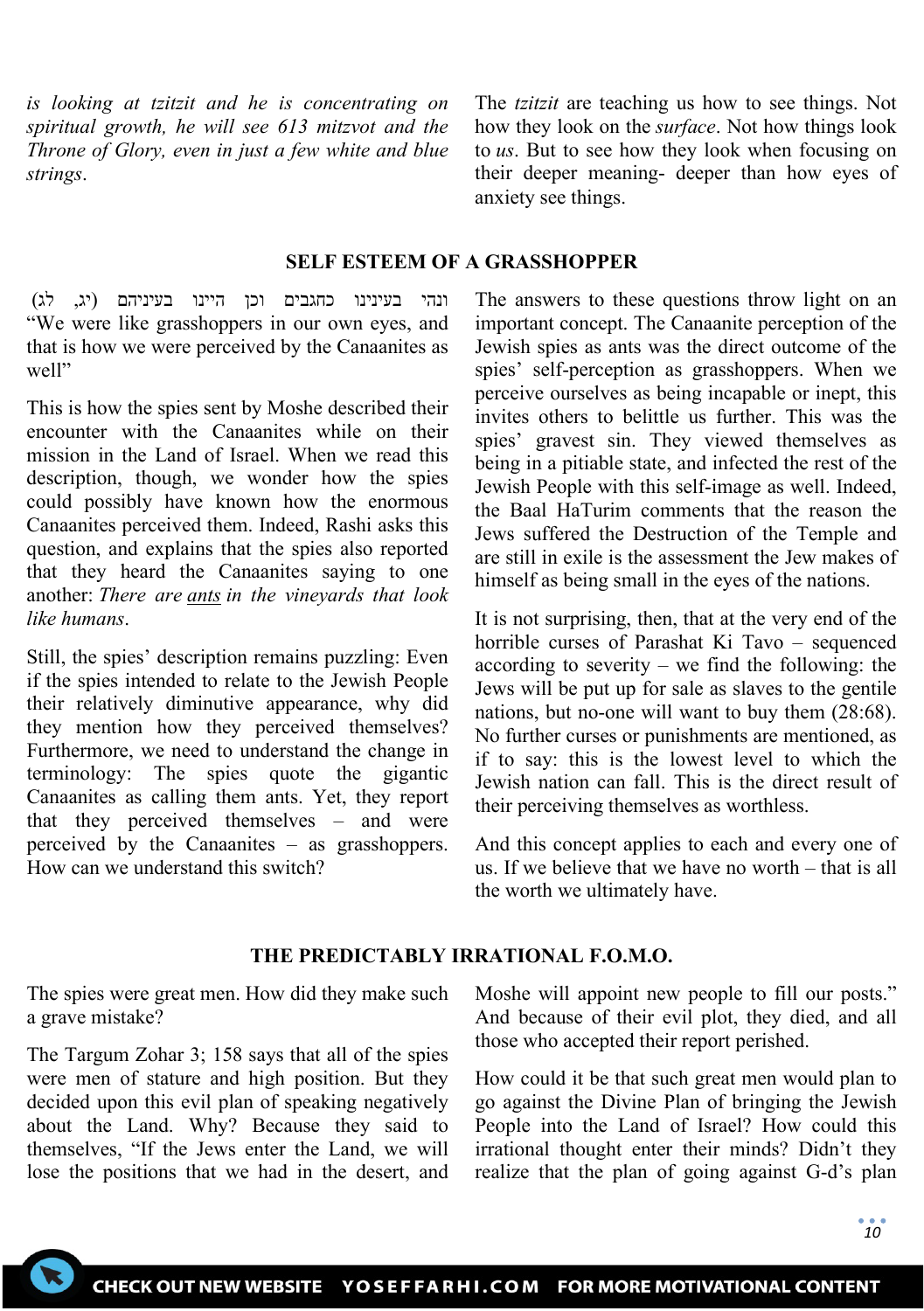and against Moshe was much riskier than losing out on their positions?

The answer is a lesson about FOMO, one of the most powerful drives of Man.

What is the drive behind digital addiction, email checking, social networks? What is the drive for man to look, sometimes, where they are not supposed to? What is hiding in the shadows of every jealous thought? What is the secret force behind all marketing? Why do people check out what is going on in their email account more than they check out how their children are managing and feeling? Why do some students have a hard time focusing on their studies, feeling the need to check out what is going on outside the study hall?

F.O.M.O. Fear Of Missing Out. Fear can motivate you to do things faster than your mind can think. Fear is an emotion with a pathway in the brain that is connected to your reflex to take action, like the "fight or flight" response to danger. G-d wired the human brain in such a way that if you see a snake in your bedroom, you run before you think. The fear of missing out is also an emotion. Before you have a chance to decide if this fleeting option is for your best or not, your body has already responded to the stimuli.

This is why people opt for something that is not the best choice for them. They are afraid they may miss something, even if that something is less significant than the loss they would suffer by choosing this option. This irrationally is predictable. We buy something that is 50 percent off, even if we do not NEED the item, because we feel that if we don't take it, we are losing out 50 percent of the price; but in reality, we are losing

100% of the money paid, if we do not need the item to begin with. It is scientifically proven that people have this irrational tendency, to choose a less valuable option, just because they may miss out by not responding to it. If you want people to buy your product fast, you need to throw in a FOMO factor. This is the trigger for digital addiction, obsessive email checking, and social network addiction. Being "Phoneless" has become a fear for most millennials, as if without their cell, a part of their psyche is N/A (non-available). Why? Because that fear of missing out can drive you crazy. Once we know that we are not missing out on anything, calmness sets in. Until then, we have this nagging inner voice that says, "You just don't know what you are missing." Until we clearly define for ourselves, what is involved, our actions take over, ignoring the advice of our minds. The spies might have been dealing with this same FOMO symptom, fear of losing their positions, and ignoring the great loss they would suffer because of the option they eventually chose.

How does one nip FOMO in the bud?

I believe that the threats that we are not aware of are a greater threat than the threats we are aware of. Awareness is an important key to the solution. Recognize the heavy price you are paying because of your FOMO. Awareness of the price and awareness of the fact that it is just an emotion, is not a reflection of reality. Realizing that is just a fear. As mentioned, the reason why FOMO takes over is because it does not get processed. The impulse is faster than the thought. The solution is to curb our impulsiveness, realizing how emotion has taken over, and how much hurt it can cause.

## **THE STICKIEST SUBJECT**

.

Avoiding gossip is the stickiest commandment to keep. The stickiest subjects of gossip are shidduchim, job and school interviews, and the like. In such cases, it is justified to relay negative information about a third party, to let them know what they are getting into. But not always. You cannot just relay whatever you know. "What do you know about this boy/ girl?" is a very dangerous question. Although you want to help the inquirer, there are rules and regulations that the Chafetz Chaim lists in Shemirat Halashon as to what is allowed to be relayed and what is forbidden. If you do have information that the person, *at present,* behaves with immorality (pritzut) or that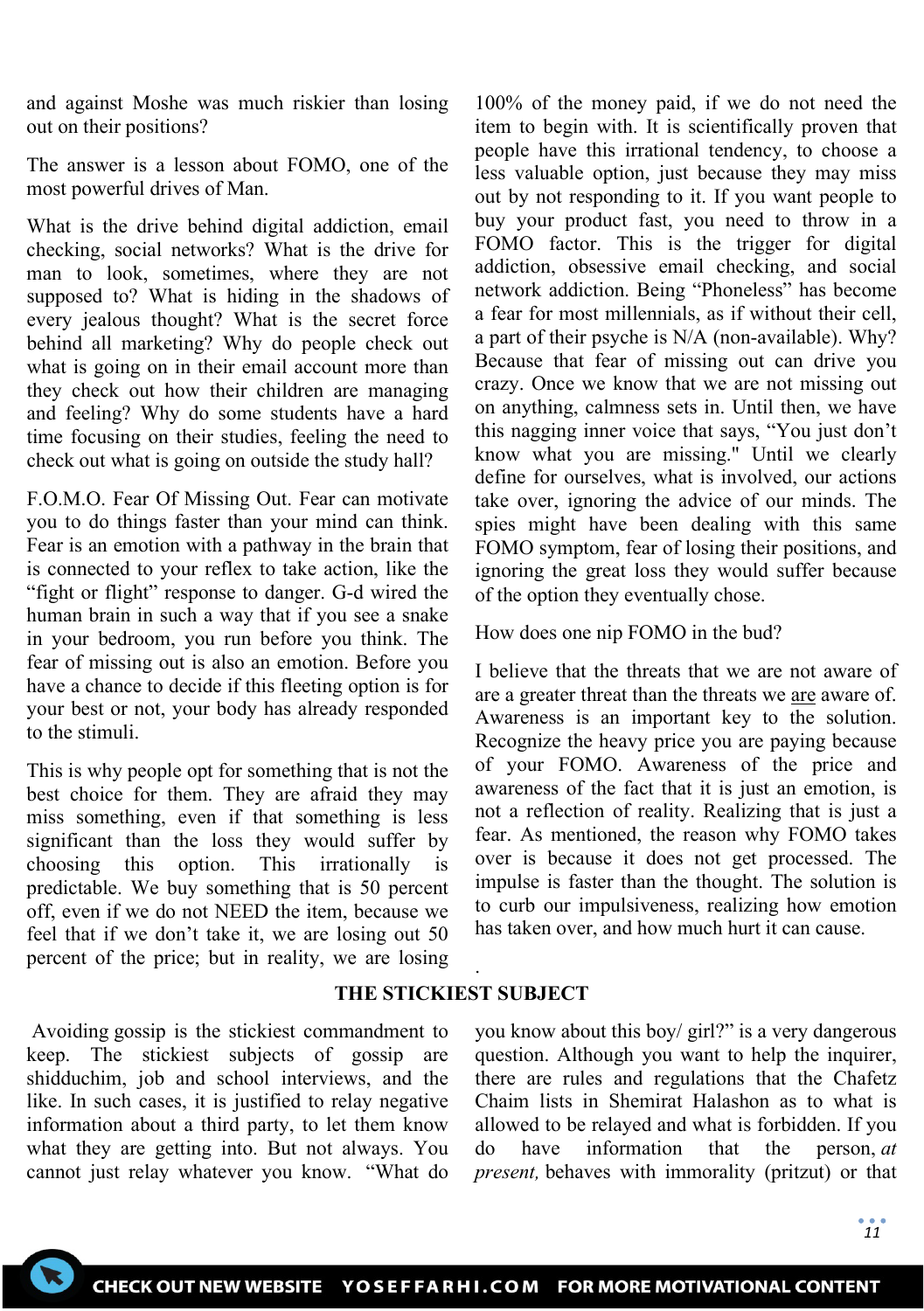he/she comes from a family with immorality, or that he/she degrades qualified Rabbis (apikorsut), or that he/she has an emotional or physical sickness that is not known to other people, such information should be mentioned relating shidduchim, in order not to transgress the law of רעיך דם על תעמוד לא, *Do not stand by as your friend gets hurt*. However, you are actually playing with fire if 1. you are not 100% sure about the negative information even if your intention is only to warn the inquirer to look further into the matter 2. you have something against the person….. 3. the negative information about inappropriate behavior morals, illness or apikorsut was relevant only in the past, or for a short period, and the situation has since changed for the better 4. there is no substantial reason to believe that the negative condition will repeat itself 5. the information is not something that might affect their marriage or business relationship. Relaying negative information in these situations constitutes Lashon Hara in its most severe form. A Rabbi who is very familiar with the laws of Shemirat Halashon must be approached to counsel you as to what you should/ should not say. If you cannot get to a Rav, and someone asks you, for shidduchim purposes, "What do you know about this boy/ girl?" Answer his question with a question. "What exactly do you want to know?"

At times, the parent of the boy/girl the person is inquiring about is in massive debt, has a sickness, a certain negative characteristic, shlom bayit issues or is in the process of divorce. And you are not sure that this will affect the marriage of the inquirer is asking about. Hold your tongue, till you ask a Rabbi who is familiar with these laws. If one of these issues is important to the inquirer, it is his responsibility to ask specific questions. He is the one who needs to ask a direct question that you, in your position, can answer. The only way to refrain from saying the wrong thing is to learn the laws of the Chafetz Chaim on a consistent basis. This subject is so complicated that someone recently wrote a whole sefer on answering questions regarding shidduchim.

This is a law that is very hard to understand. I want to let the inquirer know what he is getting into, and I have nothing against the one who is being inquired about. I am 100 percent sure about this information, these facts. Why can't I just let him know something about the person's past that he might, anyway, soon find out, and might be upset that he did not know before, or even upset at me for not having told him earlier? If I were looking into buying a car and asked a close friend/ family member who knew all about the car, I would want him to tell me everything. And, if he withheld part of the information, I would be upset with him. So, what's the difference? I asked my Rabbi to explain this law to me, and this is what he told me. This is a great insight into the G-dliness of Man, as well.

People are not cars; they are much more complex. People can correct themselves; they can change. They have good things and bad things, strengths that cover up weaknesses, and weaknesses that cover strengths. Cars are static, people are dynamic- there essence is constantly changing and subject to change. Also, there is a subjective way to look at things, and of course, it differs from one person to the other. What *you* would stay away from, others wouldn't. Things that bother you may not bother others. Sometimes, parents who are in debt help out their children more than those who are not. They can provide physical or emotional support, if not financial support. Even people who get "all the information" about the other side agree, two years into marriage, that things are different from what they thought, despite all their research. Irrelevant information can also be subjective, or just a perspective. Only if a person asks specific questions about things that can hurt them can you relay negative information, and even then, only with great care.

*Why did the Torah put the story of the Spies in juxtaposition to the story of Miriam's gossip about her brother and her punishment? Because these wicked people should have observed and internalized the lesson.* (Rashi; Midrashim)The sin of the Spies was gossip about the Land of Israel. Didn't they have somewhat of a purpose in letting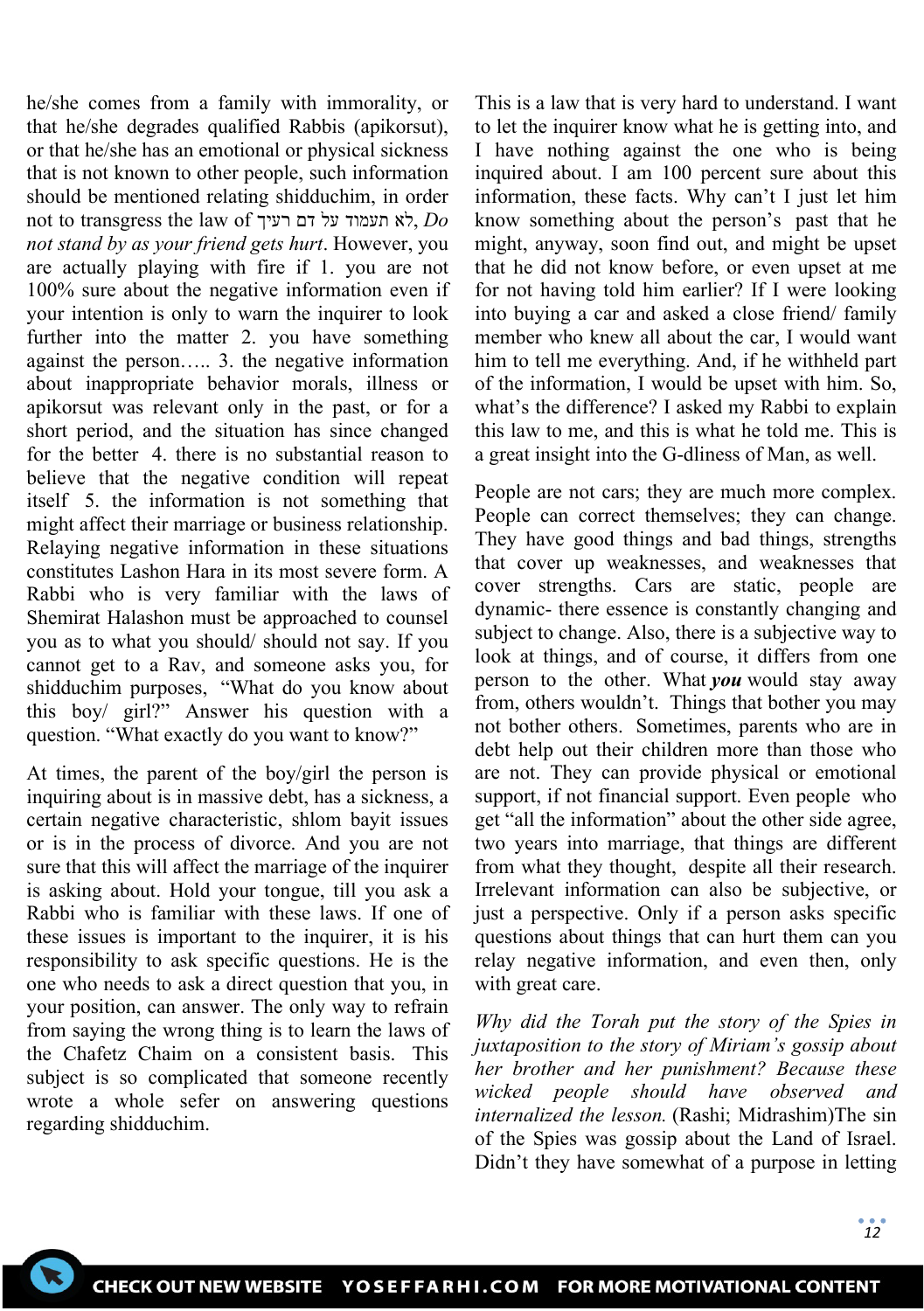the people know what they were getting into? Didn't Miriam have a reason to tell Aharon that Moshe's chosen celibacy was improper? After all, if the Avot stayed married, how could he behave differently? And when Yosef brought negative reports of his brothers to Yaakov, he surely had good intentions. So, why did the Torah make such

Josh, a yeshiva student I was coaching, whose parents gotten divorced, feared getting married and staying married. The high rate of divorce of children whose parents got divorced frightened him. Throughout the coaching process, he made a graph of percentages, to depict the chance he had for entering into a happy, lasting marriage. As a result of the coaching session we had, he realized that the figures citing high divorce rates for children from broken marriages were in no way conclusive; the study focused on children from broken homes, but did not include those who were committed to being persistent on self improvement and working on their own marriages. It did not address those marriages in which the husband was dedicated to improving on what it takes to be the best possible partner. Communication. Responsibility. Trust. And to be a supportive, caring and loving husband. Josh and I discussed the fact that it is self development, not age, which decides when a person is ready for marriage. If Josh was committed, he could overcome his "ratings", and make it work. Still, I told him, it does not depend solely on self development. I told him the following story.

A certain father that I was coaching told me about his oldest son, who stopped being observant , while his other children all remained religious. "My oldest aced every class. He was the type of kid that did everything right. He was responsible, successful. He was such a star that I didn't even think of praying for his success. The others were "regular kids". Therefore, I poured out my heart to G-d, praying that they be committed to their religion and successful in life. And then, due to the strangest circumstances, my son found himself a big deal of these cases of Lashon Hara, and why did these people of stature suffer so greatly?

The answer is clear. To teach us that gossip is sticky. Despite good intentions, and despite a person's greatness, gossip remains an unavoidably sticky subject.

# **THE CHILD I PRAYED FOR**

kicked out of yeshiva. Not long after, I found him, without a yarmulke."

Before sending the spies, Moshe prayed that Yehoshua, his faithful student, not fall in the plot the spies schemed. He added the letter Yud to his original name, altering the name from Hoshea to Yehushua. This extra letter, was a prayer, *May Hashem save you from the plot of the spies.*

Moshe did not pray for any of the other spies. Why, then, did he pray for Yehushua? The answer is because Yehoshua was from the tribe of Efraim, who were descendents of Yosef. Yosef had a habit of bringing bad reports of his brothers to his father, Yaakov. Moshe was afraid that Yehoshua, specifically, would be the spy to return with the negative report, due to his inborn trait from his ancestor. As he was Moshe's faithful student, his words would carry much weight. Therefore, Moshe prayed for Yehoshua, not for the rest.

There are three secrets to successful parenting. Pray, Pray and Pray. Of course, there are parenting techniques, and they are important. However, when things get out of hand, beyond their control, all parents can do is pray to G-d to watch over their child. Raising stable children is much more difficult today than it was even 15 years ago. Ask parents who have large families, and they will tell you of staggering tests and trials that faced the younger children, but were non-existent in the days of the older ones. Our future and the future of our children is in G-d's hands. We need Him. We need Him to watch over us, so we need to pray.

If we pray for a successful marriage, we have a better chance at having one. Just by being aware of our shortcomings, we can work on them; but we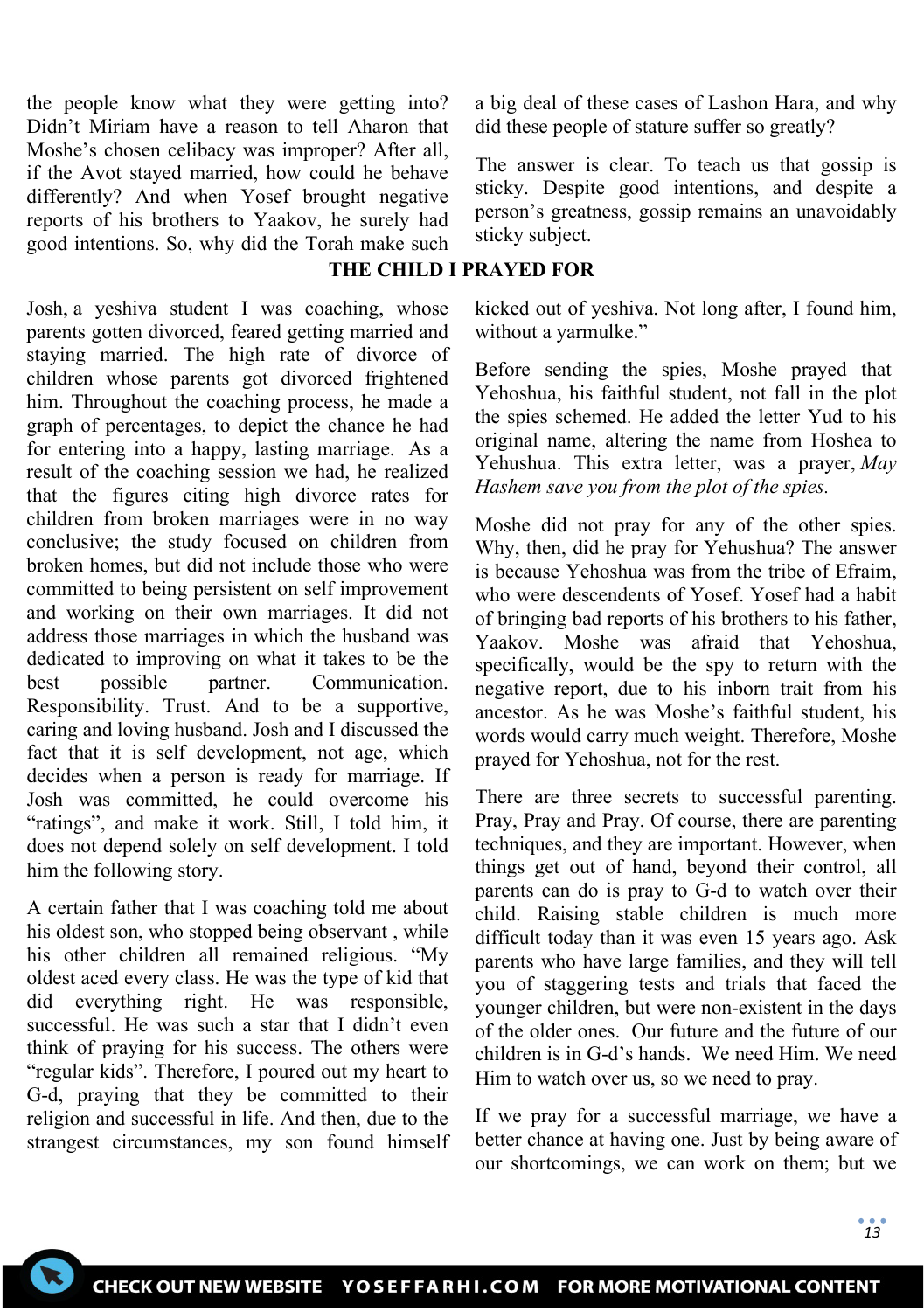need G-d's help to overcome our negative habits and weaknesses. If we are committed, and if we pray, then the chance of divorce will decrease significantly.

### **WITH R' ARUSH IN THE FOREST**

Not listening to music in Sefirah is something I have difficulty with. I need music to relax while driving, to block out noise when writing in my house, and so I asked a friend what he listens to in Sefirah. He pulled a disc out of his car, a CD of R Shalom Arush. The name of the disc was, Stop Complaining. להתבכיין תפסיק. My friend told me that he had listened to this disc more than 5 times. And it has helped him tremendously. In this disc, R Arush asks a question. But, he precedes with a fact. The fact is, the Torah is not a story book. The Torah is a way to live. And we need to take each Dvar Torah and ask ourselves how it can affect me, personally. I liked this introduction, because that is why I started Thinkingaboutme. Because I believed that all the answers to the questions of life, all the self-help tools of the gentiles, are to be found in the Torah, on a deeper, and truer level. We just need to pay attention to them, to apply them and appreciate them.

In this week's parasha, the Jews got the worst punishment ever. Until today, we are suffering from it. During forty years, the whole nation from age 20 up, died on Tisha B'av because of their having spoken in a derogatory manner about Eretz Yisrael, for their having cried over their situation. And, until today, we still suffer from this Tisha B'av mistake, ourselves. Why were the Jews punished so severely just for crying about their situation, or just for speaking negatively about Eretz Yisrael? How could it be that just for crying about their situation, the Jews were punished more severely than they were for serving the Golden Calf at Har Sinai?!?

The answer R' Arush gives is a life-changer. He says that when a person cries about his situation, he is doing the worst thing possible. Hashem gives you so much; did you thank Him for what you have, as much as you cry for what you don't? Why do you believe that you are so deserving? Who are you, anyway? Just because others have something

and you don't, does that mean that you were not dealt with fairly? This is the root of all sin, as we say in Tachanun, לנו שוה ולא, that we regret feeling that life is not fair. According to R Natan of Breslov, the reason why we are still in Galut, on a public level and on a personal level, is because we never fixed this root of negativity that we have about life. And it won't be fixed, says R Arush, until we take out half an hour a day, and do Hitbodedut, to meditate on thanking G-d for all the things that he has given us. Only when we learn to be, to really be, appreciative, will we have a real Geulah.

I said to myself, "I feel that I, myself, am not appreciative of all that G-d gives me and does for me . You know what? Let me try that Hitbodedut thing." And so, I went to the Jerusalem forest, for a half hour. No cars, no people. I looked at my watch, to make sure I was doing my full half hour of meditation, as prescribed by R Arush. I sat alone, with G-d. I said, Thank You, Hashem for giving me… Thank You Hashem for giving me… I waited for any thoughts that were not about thanking G-d to pass. And then, got back to thanking Hashem. Thank You Hashem for giving me…

I felt more serene than I have felt in months. I looked at my watch. Only 7 minutes have passed. *What ?!?* I started looking around. Maybe someone is coming, and they will think I am Breslov? I suddenly realized that there were mosquitos that wanted to join me in Hitbodedut. I felt uncomfortable. But that experience was a powerful one. I did not want to totally give up R' Arush's advice. Instead of *sitting* in the forest, I would walk through the forest and thank G-d for what he has given me. I found that this is one of the greatest stress- relievers I have at my disposal, in my arsenal. *Connecting* with G-d.

Then, I realized that there are other things that I could meditate on that could help me be a better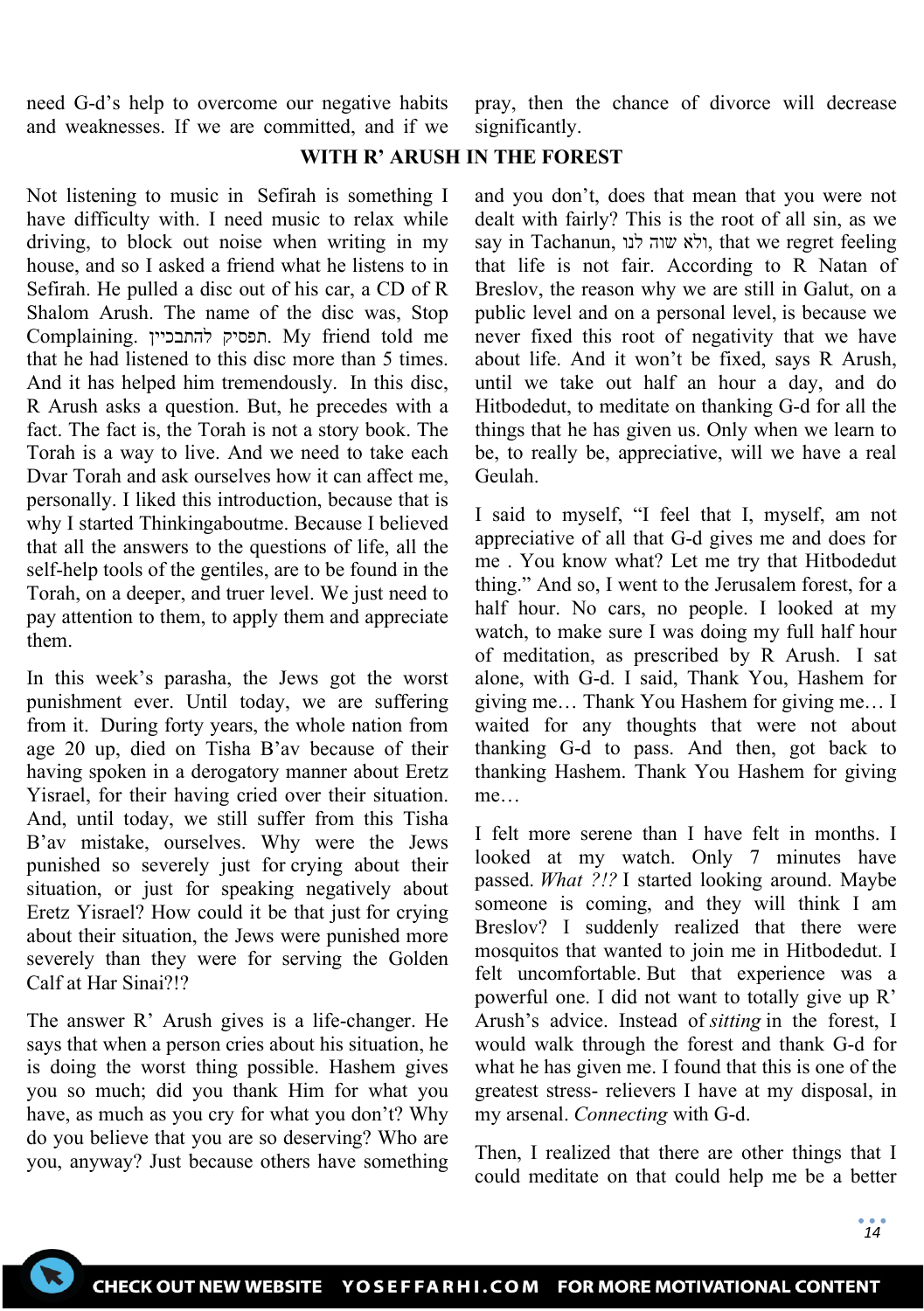me. I realized that I could meditate on all the things that I was wrong about. Most people would rather die than admit they were wrong about something. But to admit to myself, is a lot easier than admitting to other people. This is another thing we are trained to do in Tachanun: to get used to saying, everyday, I was wrong. So, I decided to give up all the excess baggage – all those fears that turned out to be nothing, all the assumptions I had, all the unrealistic expectations. The silly belief that I am in charge. The ridiculous belief that I have to do more, to be more. I started to realize that admitting openly to myself where I was wrong calm me to a new level. Because one of the biggest reasons that we keep on doing wrong things in life is that we have done those things for such a long, long, time, without admitting to ourselves how wrong they were. We continue to support our old beliefs, for the sole reason that we naturally don't want to admit we were wrong. For this reason, the

A woman that one of my family members knows had three children. All girls. The woman was a bit bubbly, and when she was on her fourth pregnancy, she would tell her friends and acquaintances in a laughing manner, "If this child is also a girl, I will leave her in the hospital."

After her due date, she walked around with a smaller tummy, a worried look on her face, and no stroller. She would cry when she met friends. Then, she suddenly poured out her heart."The baby turned out to be Down Syndrome. I do not have the energy to deal with a Down Syndrome child. I left the baby in the hospital. I have just a week left to decide what I am going to do with the baby, and I cannot make up my mind." A month later, she ended up taking her daughter home, and that baby brought a lot of happiness to the family. Although her words came true at first, thank G-d the story ended happily.

In another shocking story of a couple that had been childless for many years, the wife had additional suffering, because she knew that her mother-in-law suspected that she, the wife, was to blame for their problem. More than once, when crying out in pain Yetzer Hara has such a strong hold on us, because he was with us 13 years before the Yetzer Tov. Just admitting I was wrong separates the Yetzer Hara from us, so that we can deal with him more effectively.

Another meditation I had on one of my walks was about all the greatest things that could be in my life. All the great things that I could change, that I could achieve, and that I could be, and how I would feel if I became the "Me" I wanted to become. This one activity, going for walks, and meditating on a single, positive pathway of thinking, helped me deal with and overcome things I was never able to deal with before. And most importantly, it brought me closer to My Creator.

It is amazing how one single Dvar Torah, if you live it, can change your life. And bring you a real, personal Geulah.

## **EMOTION C3**

to her husband, she told him that it would be worth it to her to become pregnant and lose the child just to prove her mother in law that she was not the cause of their childlessness. After ten years, she finally got pregnant. And in her ninth month, she lost the child.

There is a Jewish concept that the Midrash teaches us in this week's Parasha called פיו את אדם יפתח אל לשטן . This means that when a person says that something bad will happen, he finalizes the verdict for his own misdeeds. We all have emotions that are many times irrational. But this does not mean we can say whatever we feel. As a matter of fact, the way we speak, the words we use, *define* how we feel.

After forty days, the Spies came back to the camp with a bad report. Each spy went home that night and went straight to the corner of his bedroom. Seeing the head of the family doubled up in pain, the son, daughter and daughter-in- law came over to the Spy, asking what was wrong. The Spy said, *I am so afraid for your lives! Those Emorai are so big and frightening , one could drop dead from just looking at their faces!* With that, the family burst

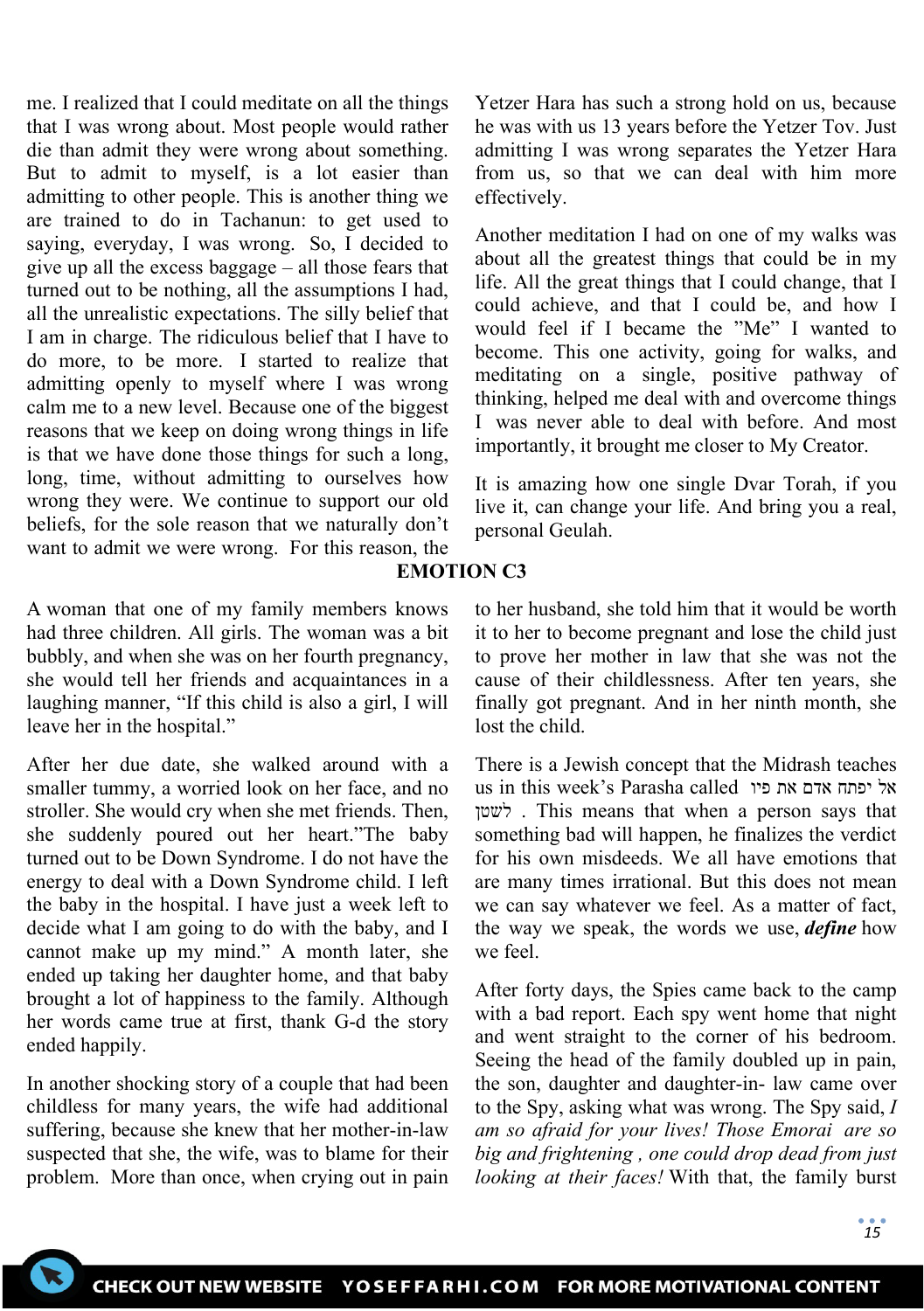out into tears. Then, the neighbors heard, and they also started to cry. Each Spy played this act, convulsing in fear and tears, in the corner of his room. This got his own family to cry , and the Spies spread this fear in such a way that the whole nation, even the righteous, cried through that fateful, Tisha B'Av night. (Midrash Yelamdenu)

They said, "If only we could die in the desert", or "We could have died in Egypt; that would have been better than dying at war." And because they said, מתנו לו מתנו לו ,) Bamidbar 14 2) if only we could die, twice, G-d decreed death on them. All that generation of the desert, from the age,  $20 - 60$ , במדבר הזה יתמו ושם ימותו .twice die would (Bamidbar 14 35) They would die in this world on the Tisha B'Av when they were 60 years of age, and they lost the merit to enter the World to Come, as well. This is the power of לשטן פה תפתח אל.

But note this. Why did they speak in such a way? Because of an emotion. They were afraid. In spite of that, even though one is overcome by a certain emotion, one must take caution in what he says. לשפתיים כרותה ברית. You are responsible for what leaves your lips.

Another lesson we can learn here is that emotions are C3 . Contagious. Confusing. Controlling. Yawning is the expression of tiredness, an emotion(,as people *feel* tired). When you see someone yawn, you might yawn as well. If you hear a comedian cracking jokes, you will laugh much harder if people laughing in the background. Contagious emotion is the generator of angry mobs. It is what gives sports stadiums their vitality.

Emotions are Confusing. I have helped people who suffer from anxiety, worries and fears by clarifying things. If you tell someone who is worried, "Stop worrying", they can't. They have told that to themselves enough times. It did not work. And it won't work. Because to fight emotions, you need to know the thought that caused them. These are the questions that I have found effective. "What is the worst thing that could happen?" " What would be so bad about that?" "What can you do to prevent that from happening?" "What is the

percentage/probability that your worst fears will be realized?" I had a study partner that was newlywed, and nervous. He could not get any sleep. I asked him what he was thinking about in bed. He responded that he gets up all night long to check and see if his newborn daughter is alright. "What are you afraid of ?" "Crib death."

I asked him, "What are the statistics? How often does crib death happen?" He said, " There is a five percent chance." "Think about it: is it really an immediate or serious threat to your baby? Do you know anyone, in your entire community that lost a child because of crib death?" " No". "So, then what is the percentage?" "Maybe one in a few thousands." "Are you calmer now?" "Yes." "Now, what can you do to prevent crib death?" He did not know. He then said he can research this and be in a better position to take preventive measures. Now he sleeps like a log. When you know how to clarify the confusion, the emotion dissipates.

Emotions are Controlling. When you want to persuade someone, talking sense is not what does it. Talking to the emotion does. When the Spies intended to convince the Jews that it was not in their best interest to go up and conquer the Land, they did not speak to their minds. Rather, they spoke to the heart. First, they expressed their fears, and, only then did they tell their lie.

It is far more persuasive and influential to talk with your body, than with your mouth. If you want to control a classroom, become aware of your students' emotions: are they looking for warmth or aloofness, a structured lesson or a relaxed one?. Fun or seriousness. Feel the pulse of the classroom, and work with it.

So, the Jews in the desert were afraid. *What is the worst that can happen?* Die at war. So, why did they say they would rather die in the desert, of starvation, or in Egypt, from the harshness of slavery? Because when a person is afraid, he just freezes and does not think logically.

*What are the chances that they would die at war?* Well, that depends on whom they are relying.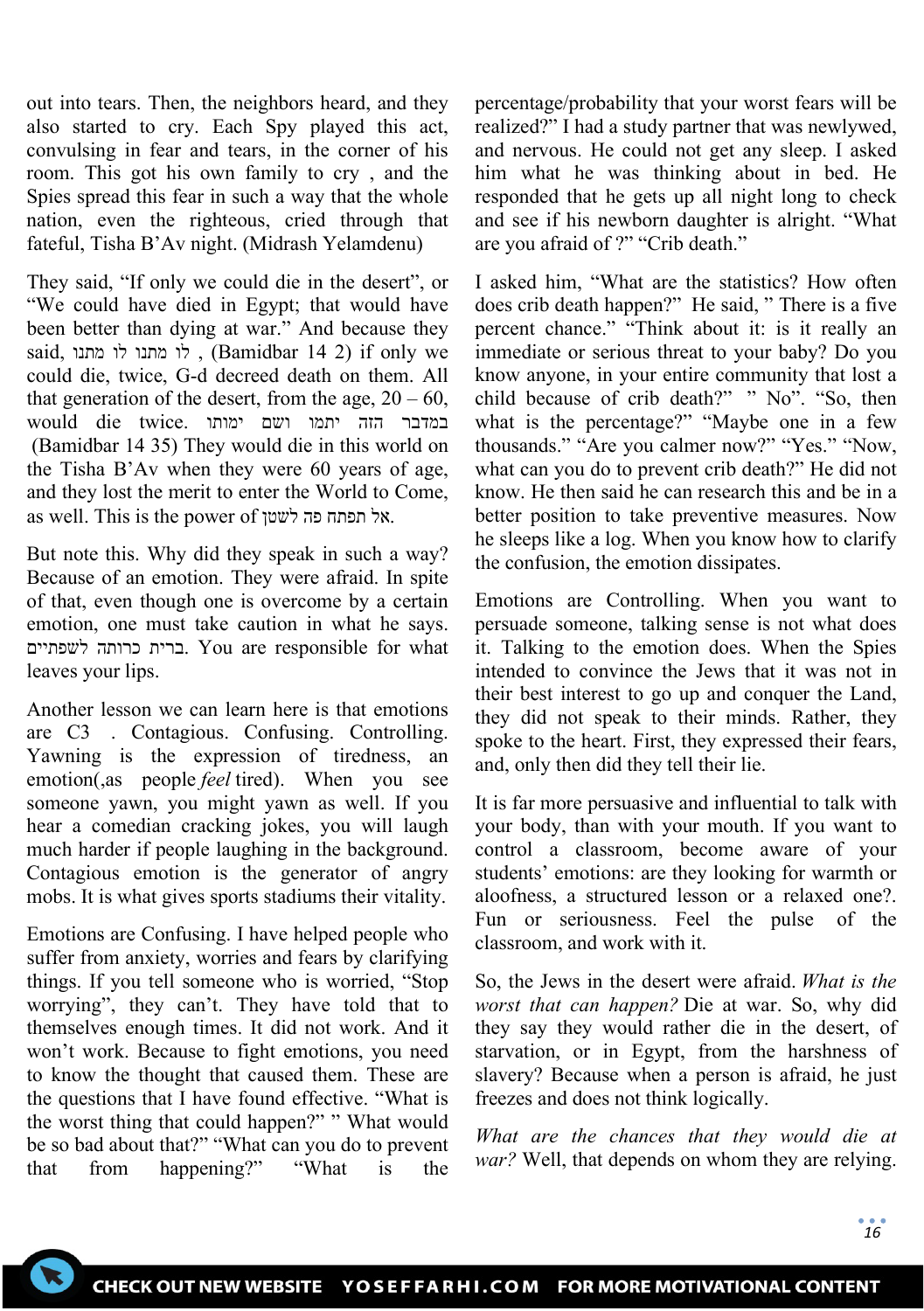Relying on themselves, there was little chance of coming out alive. But, if they would rely on the same G-d who brought the Plagues on Egypt, split the Sea, and performed so many other miracles in the desert, winning the Emori would be a cinch! But they did not want to rely on G-d; an irrational thought. They did not want to rely on His Mannah. They would rather serve an idol. ראש נתנה , the

When baseless or excessive suspicion of the motives of others displaces rational thinking and evaluation, we call it paranoia. One who looks beyond (*para*) the surface of others' actions, and suspects a scheme or plot against him, is considered to be paranoid. Although paranoia is a condition that may require clinical treatment, it also affects healthy people to one degree or another. Few people notice that they have someone in their life towards whom they feel paranoid – baselessly accusing him or her despite the other's pure intentions. It might be a child or student with a paranoid view of a parent or teacher. It might be employees or competitors with a paranoid view of one another. I asked a number of older people if they ever felt paranoid or if anyone (without real psychological problems) ever felt paranoid towards them. They all answered in the affirmative. Needless to say, they all mentioned that they endured much emotional stress as long as it was going on.

Paranoid feelings often result from a lack of selfesteem or sense of self-worth. Especially in the emotional context of family or other relationships, perceived lack of appreciation, respect, or love can cause paranoia to surface. Thus, strengthening the self-esteem of the person suffering from paranoia can help in dissipating his fear of the person he thinks is threatening him. But treating self-esteem alone is problematic because it is a drawn-out process and because it cannot fully relieve the misery and pitfalls of paranoia. If we look closely at the parashah, however, we can find an insight that can go a long way towards successfully treating this condition.

Midrash says( Otiot D R' Akiva), that they would rather serve idols, than serve a G-d that they needed to rely on. They wanted to win the war on their own, for they wanted to feel that they were a strong Nation. They would rather die, than live a life of dependence.

With all this confusion, they were still responsible for what they said.

### **PARANOIA**

On his very last day, Moshe Rabbeinu rebuked the Jewish People for their wrongdoings during their forty years in the desert. Notice the interesting terminology he uses in regard to the national response to the incident of the spies: ותרגנו באהליכם ותאמרו בשנאת ה' אתנו הוציאנו מארץ .מצרים לתת אתנו ביד האמרי להשמידנו *You complained in your tents and said: G-d redeemed us from Egypt out of hatred – to put us in the hands of the Emorites to destroy us.* (Devarim 1:27)

The Chafetz Chaim (ישער התבונה פ' טז') connects the word ותרגנו) you complained) to נרגנות, which is essentially paranoia. When the Jews in the desert complained that all G-d had done for them was out of a desire to destroy them, this is nothing less than paranoia. The Chafetz Chaim writes on this concept concerning gossipers. One who suffers from paranoia will constantly transgress the stringent prohibition of הרע לשון) speaking ill of others). Since he will always feel that the other person is out to get him, he will have no emotional rest until he sets the imaginary score straight. The Chafetz Chaim lists another seven violations transgressed or nearly transgressed by the paranoid: כמוך לרעך ואהבת) loving your neighbor as your hating not (לא תשנא את אחיך בלבבך ,(yourself brother in your heart), עמיתך תשפוט בצדק) judging others favorably), בכשרים חושד) suspecting an innocent person of wrongdoing), דברים אונאת) using hurtful words), הלבנת פנים, (embarrassing others), מחלוקת) causing dispute).

In Moshe's description, we can also see the characteristic way in which one who is paranoid